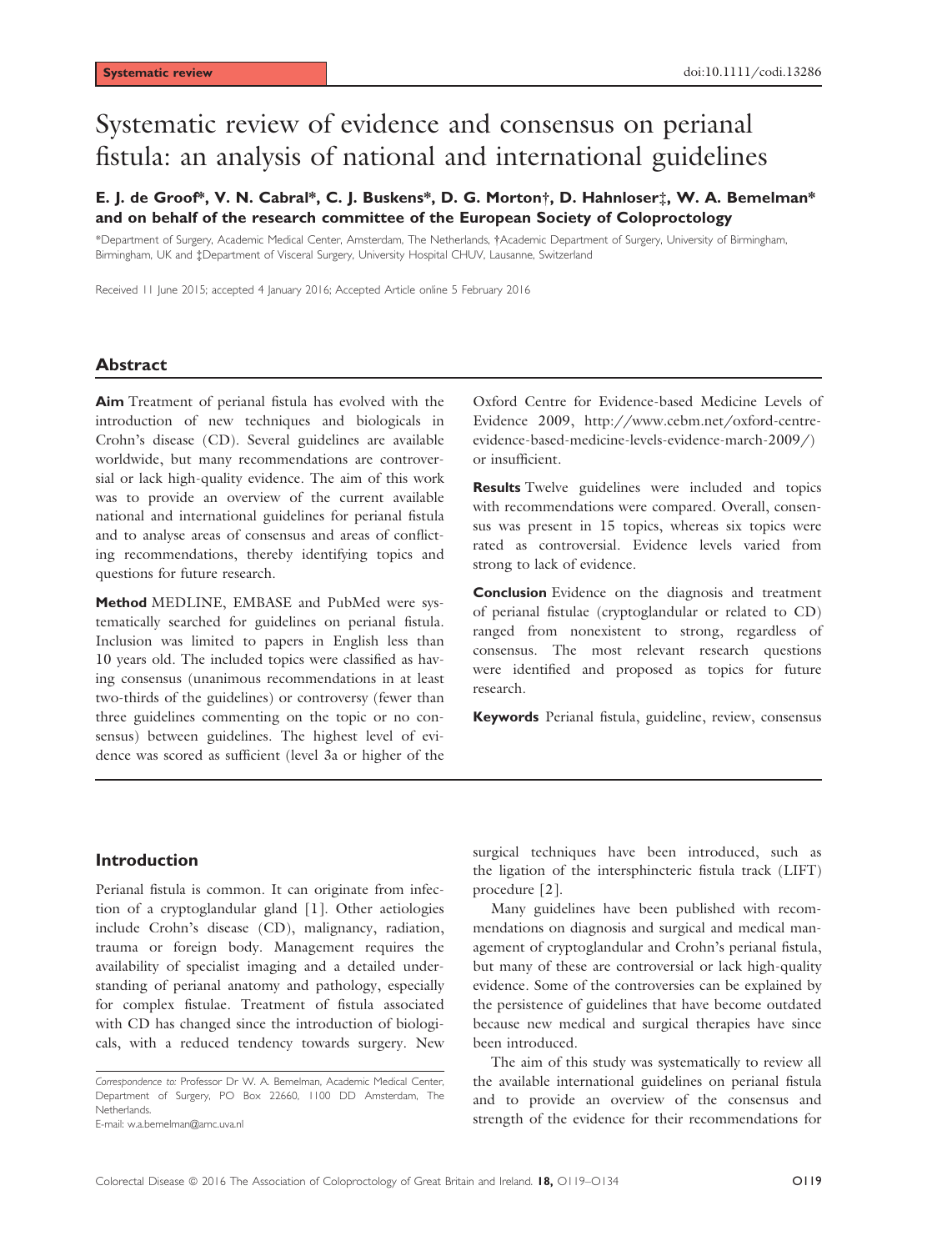diagnosis and treatment. In addition, topics and questions for future research were sought.

# Method

A systematic search of the literature on national and international guidelines for perianal fistula was performed by two independent researchers (E.J.deG. and V.N.C.). The final search was performed on 22 August 2014 and updated on 30 September 2015. The following databases were searched: MEDLINE, EMBASE and PubMed.

# Search terms

The MeSH terms and free text used in various forms and combinations were assembled with a medical librarian. The terms used were 'rectal fistula' or 'perianal fistula' or 'anal fistula' or 'Crohn's disease' and 'guideline' or 'consensus'. Details are provided in the Appendix.

# Selection and data extraction

The reviewers separately screened the retrieved hits on titles and abstracts, and then discussed them together. In the event of disagreement, a third reviewer (C.J.B.) was involved. Guidelines on perianal fistula were considered for inclusion. Papers for inclusion were limited those in English and less than 10 years old. Furthermore, guidelines alone based on evidence or grades of recommendation were considered for inclusion. The two reviewers independently extracted data from the included studies.

#### Consensus and levels of evidence

All topics discussed in the guidelines and followed by recommendations were included. They varied from diagnosis to surgical and medical therapy and the guideline recommendations were compared and classified as consensus or controversy. Consensus was defined as a topic discussed by at least two-thirds of the guidelines that achieved similar recommendations. Controversy was defined as a topic discussed by fewer than three guidelines or if there was no consensus. For each topic, the highest level of evidence available in the guidelines was determined and classified as sufficient if defined by a level of evidence 3a or higher according to the Oxford Centre for Evidence-based Medicine Levels of Evidence 2009 ([http://www.cebm.net/oxford-centre-evidence](http://www.cebm.net/oxford-centre-evidence-based-medicine-levels-evidence-march-2009/)[based-medicine-levels-evidence-march-2009/\)](http://www.cebm.net/oxford-centre-evidence-based-medicine-levels-evidence-march-2009/), or insufficient if defined by any lower level (Tables 1 and 2). If the recommendations were not reported in the format of the Oxford Centre for Evidence-based Medicine

Levels of Evidence 2009 we manually reassigned the level of evidence according to this system as shown in Tables 1 and 2. The topics of interest for future research were discussed in a plenary session during the 9th European Society of Coloproctology (ESCP) meeting held in Barcelona in 2014.

# **Results**

## Search

After the removal of duplicates the initial search identified 384 studies (Fig. 1). Titles and abstracts were then screened, after which 79 potentially eligible publications remained. After assessment of these full text publications, 12 studies were included in the review [3–14]. One guideline was excluded because it was published over 10 years previously and nine were excluded as they were not in English. None of the other excluded guidelines contained any recommendations or levels of evidence.

#### Included guidelines

Of the 12 guidelines included, nine were specifically on Crohn's anal fistula, one on cryptoglandular fistula and two on both forms of fistula. The guidelines included were those published by the British Society of Gastroenterology (BSG), the Association of Coloproctology

Table I Levels of evidence for studies on aetiology, prevention and therapy. From: Oxford Centre for Evidence-based Medicine Levels of Evidence 2009 ([http://www.cebm.net/ox](http://www.cebm.net/oxford-centre-evidence-based-medicine-levels-evidence-march-2009/)[ford-centre-evidence-based-medicine-levels-evidence-march-](http://www.cebm.net/oxford-centre-evidence-based-medicine-levels-evidence-march-2009/)[2009/](http://www.cebm.net/oxford-centre-evidence-based-medicine-levels-evidence-march-2009/)).

| Level of<br>evidence |                                                                                                                       |
|----------------------|-----------------------------------------------------------------------------------------------------------------------|
| 1a                   | Systematic review (with homogeneity) of<br>randomized controlled trials                                               |
| 1b                   | Individual randomized controlled trial<br>(with narrow confidence interval)                                           |
| 2a                   | Systematic review (with homogeneity) of<br>cohort studies                                                             |
| 2 <sub>b</sub>       | Individual cohort study (including<br>low-quality randomized controlled trials)                                       |
| 3a                   | Systematic review (with homogeneity) of<br>case–control studies                                                       |
| 3 <sub>b</sub>       | Individual case–control studies                                                                                       |
| $\overline{4}$       | Case series (and poor quality cohort and<br>case–control studies)                                                     |
| 5                    | Expert opinion without explicit critical<br>appraisal or based on physiology, bench<br>research or 'first' principles |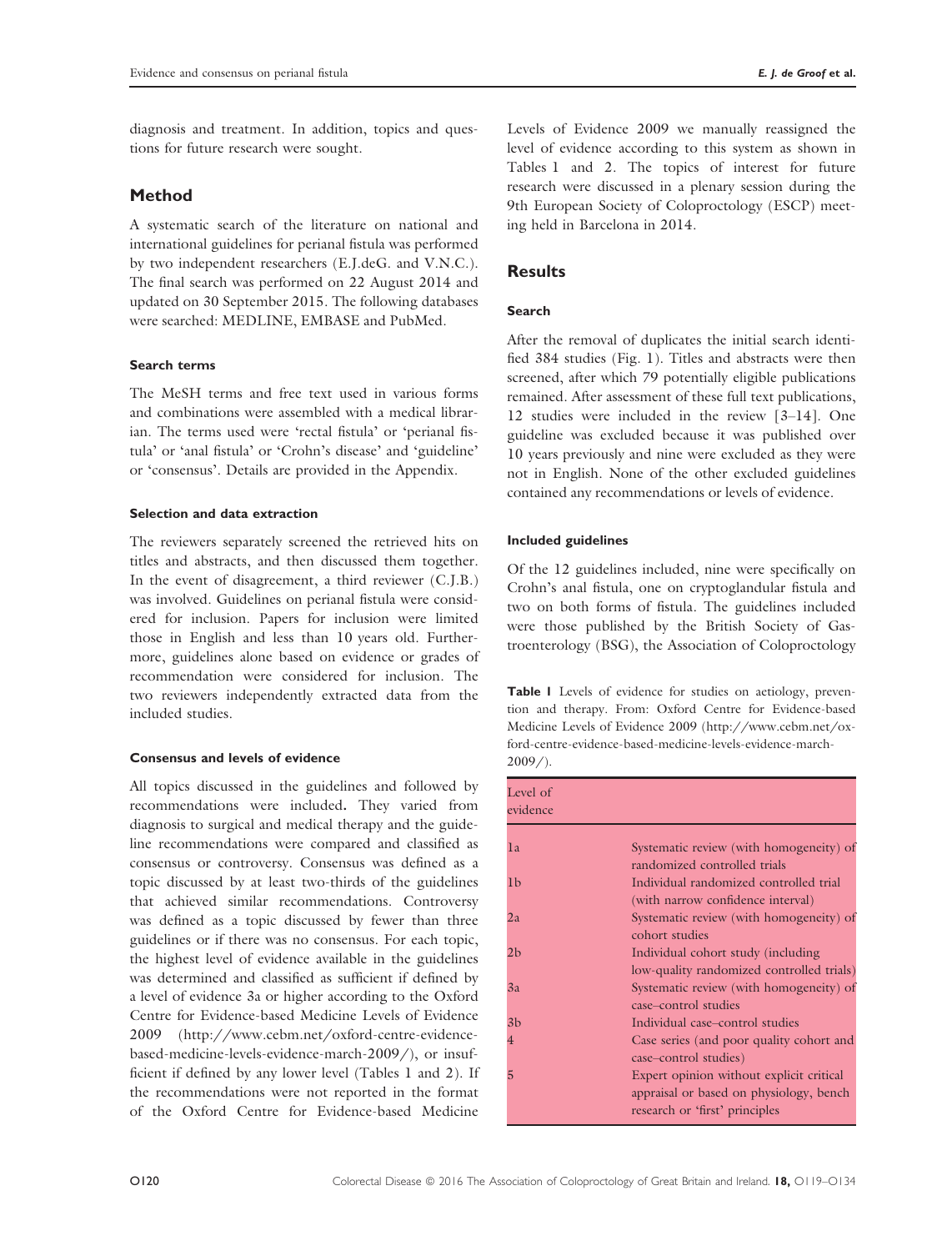Table 2 Levels of evidence for studies on diagnostics. From: Oxford Centre for Evidence-based Medicine Levels of Evidence 2009 ([http://www.cebm.net/oxford-centre-evidence-based](http://www.cebm.net/oxford-centre-evidence-based-medicine-levels-evidence-march-2009/)[medicine-levels-evidence-march-2009/\)](http://www.cebm.net/oxford-centre-evidence-based-medicine-levels-evidence-march-2009/).

| Level of<br>evidence |                                                                                                                                                                                |
|----------------------|--------------------------------------------------------------------------------------------------------------------------------------------------------------------------------|
| 1a                   | Systematic review (with homogeneity) of Level 1<br>diagnostic studies; or a clinical decision rule with                                                                        |
| 1 <sub>b</sub>       | Level 1b studies from different clinical centres<br>Validating cohort study with good reference<br>standards; or a clinical decision rule tested within<br>one clinical centre |
| 2a                   | Systematic review (with homogeneity) of Level $> 2$                                                                                                                            |
| 2 <sub>b</sub>       | diagnostic studies<br>Exploratory cohort study with good reference<br>standards; clinical decision rule after derivation                                                       |
| 3a                   | Systematic review (with homogeneity) of                                                                                                                                        |
| 3 <sub>b</sub>       | case-control studies<br>Nonconsecutive study; or without consistently<br>applied reference standards                                                                           |
| 4                    | Case–control study, poor or nonindependent<br>reference standard                                                                                                               |
| 5                    | Expert opinion without explicit critical appraisal<br>or based on physiology, bench research or<br>'first' principles                                                          |

of Great Britain and Ireland (ACPGBI), the Canadian Association of Gastroenterology (CAG), the Brazilian Study Group of Inflammatory Bowel Diseases (BSGIBD), the Danish Society of Gastroenterology (DSG), the European Crohn's and Colitis Organisation – Special Situations (ECCO), the Italian Society of Gastroenterology (SIGE), the German S3 guideline: cryptoglandular anal fistulas (CAF), the American College of Gastroenterology (ACG), the American Society of Colon and Rectal Surgeons (ASCRS), the Japanese Society of Gastroenterology (JSG) and the Shanghai Working Group (SWG) (Table 3) [3–14].

Overall, consensus was reached in 15 topics. The comparative findings from the included guidelines are summarized in Table 4.

## **Statements**

#### Diagnostics

## Magnetic resonance imaging

Of the included guidelines, seven advocated MRI for the assessment of perianal Crohn's and cryptoglandular fistula. The ASCRS guideline strongly recommended the use of MRI. The ACPGBI and the ECCO guidelines were more specific, stating that MRI should be considered in all complex (including recurrent) fistulae. For a simple fistula MRI was not considered to be routinely necessary. Similar recommendations were given in the SIGE and BSGIBD guidelines. The SWG considered MRI to be the gold standard of imaging for perianal fistula in CD. Four guidelines stated that endoscopy, MRI, anorectal ultrasound and examination under anaesthesia (EUA) should be combined to increase the diagnostic accuracy to determine the best treatment strategy.

• Conclusion: The use of MRI for diagnosing and mapping of perianal fistula is recommended. Consensus, highest level of evidence 1a [15–17].

## Anorectal ultrasound

The use of anorectal ultrasound was discussed in seven guidelines. The ACPGBI stated that this technique may be the first-line investigation for patients with a recurrent fistula or one suspected to be complex. The accuracy of anorectal ultrasound was highly dependent on the expertise of the examiner, according to the ECCO, SIGE and CAF guidelines.

• Conclusion: Anorectal ultrasound requires expertise of the examiner, but can be an accurate procedure to determine the anatomical pathology of perianal fistula. Consensus, highest level of evidence 1a [18–21].

#### Examination under anaesthesia

EUA was mentioned and recommended in seven guidelines. Some (ECCO and SIGE) considered it to be the gold standard when performed by an experienced colorectal surgeon. The ECCO and SWG guidelines stated that in patients with an anorectal abscess drainage was the priority. Accordingly EUA should precede imaging by MRI or anorectal ultrasound unless these can be performed without delay. The ACPGBI, CAF and ASCRS guidelines considered digital examination to be a useful tool, but none mentioned that this should be conducted under anaesthesia.

• Conclusion: Examination under anaesthesia has an important role in the diagnosis and classification of perianal fistula. Consensus, highest level of evidence 1b [17,19].

#### Endoscopy

Only three (ECCO, SIGE and SWG) guidelines on Crohn's perianal fistula included endoscopy. All stated that rectoscopy should be performed at the initial evaluation since proctitis is of crucial importance for the choice of therapy. In some case endoscopy may demonstrate the internal opening of a fistula.

• Conclusion: Endoscopic assessment of the rectosigmoid should be performed in patients with Crohn's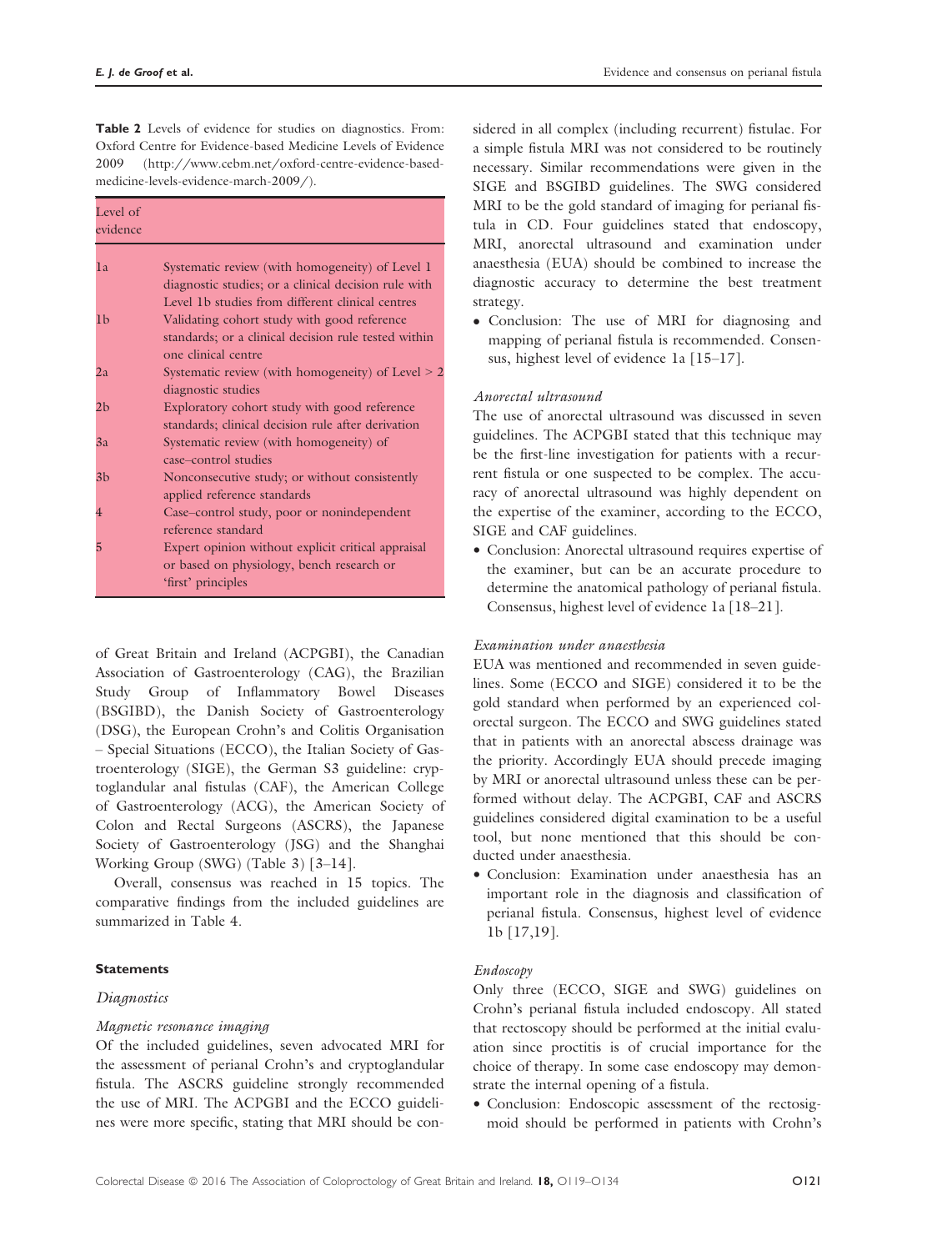

search and inclusion of guidelines.

perianal fistula to determine the presence or absence of proctitis which will influence management. Consensus, highest level of evidence 2b [22–25].

# Computed tomography

Three guidelines (ACPGBI, ASCRS and SWG) included a statement on CT. The ACPGBI guideline recommended its use where MRI is not available or contraindicated. The ASCRS guideline recommended CT in patients with complex anorectal suppuration or in CD, but the SWG guideline stated that the visualization of perianal anatomy was poor. CT required administration of oral and/or rectal contrast and patients are exposed to radiation. CT for perianal fistula now appears to be regarded as obsolete.

 Conclusion: CT for diagnosing perianal fistula is inferior to MRI and anorectal ultrasound. No consensus, highest level of 2b [26,27].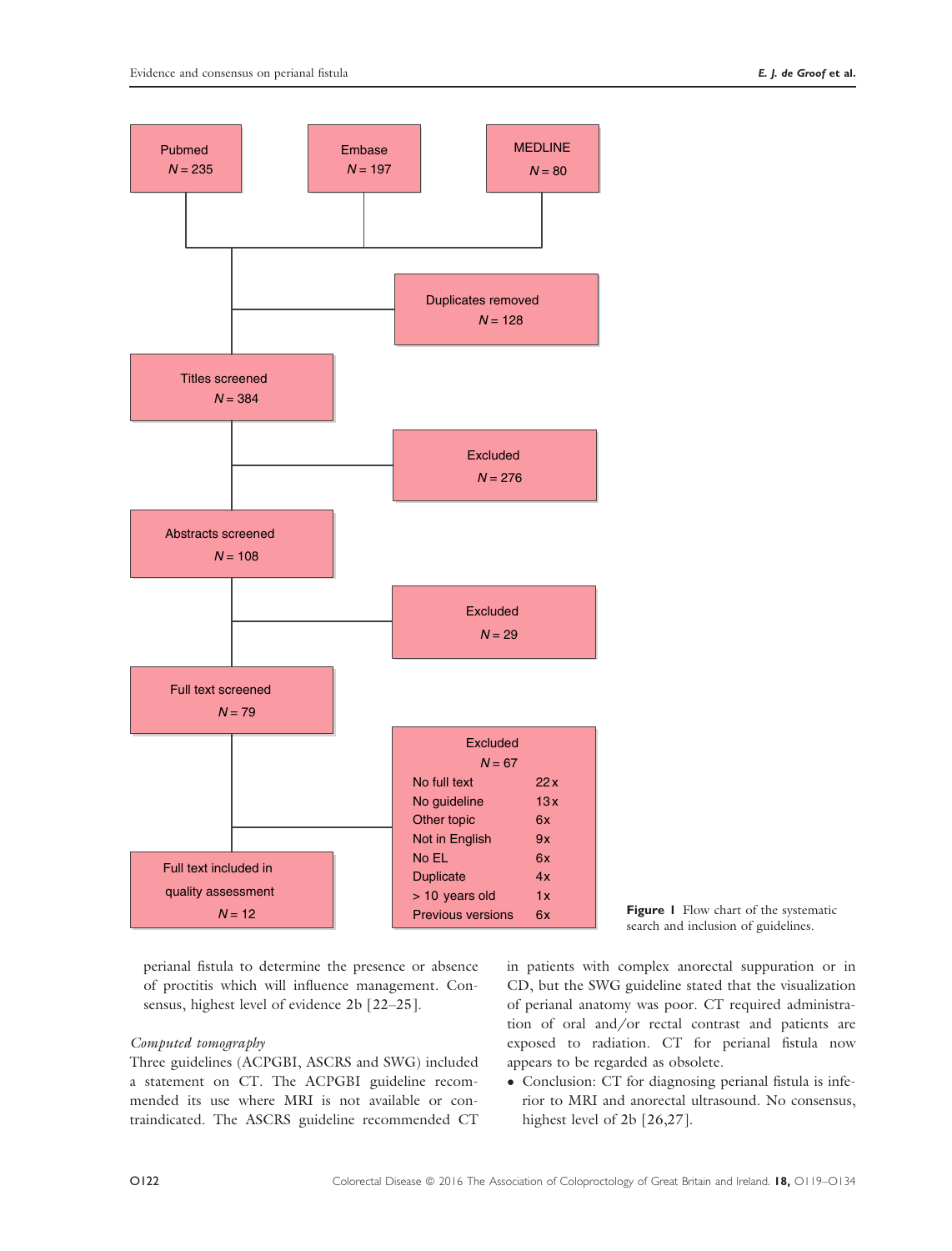Table 3 Overview of the included guidelines.

| Guideline         | Year | Previous<br>versions | Crohn's<br>fistulae | Cryptoglandular<br>fistulae |
|-------------------|------|----------------------|---------------------|-----------------------------|
|                   |      |                      |                     |                             |
| BSG[3]            | 2004 |                      | Yes.                | N <sub>o</sub>              |
| ACPGBI [4]        | 2007 |                      | Yes.                | <b>Yes</b>                  |
| CAG $[5]$         | 2009 | 2001,                | Yes                 | No                          |
|                   |      | 2004                 |                     |                             |
| <b>BSGIBD</b> [6] | 2010 |                      | Yes                 | No                          |
| <b>DSG</b> [7]    | 2010 |                      | Yes.                | No                          |
| ECCO [8]          | 2010 | 2006                 | Yes.                | No                          |
| SIGE [9]          | 2010 |                      | Yes \,              | No                          |
| CAF[10]           | 2011 |                      | No                  | Yes                         |
| ACG [11]          | 2011 |                      | Yes.                | N <sub>o</sub>              |
| <b>ASCRS</b> [12] | 2011 | 1996,                | <b>Yes</b>          | Yes                         |
|                   |      | 1997,                |                     |                             |
|                   |      | 2005                 |                     |                             |
| JSG [14]          | 2012 | 2010                 | <b>Yes</b>          | No                          |
| <b>SWG [13]</b>   | 2014 |                      | Yes                 | $\rm No$                    |
|                   |      |                      |                     |                             |

BSG, British Society of Gastroenterology; ACPGBI, Association of Coloproctology of Great Britain and Ireland; CAG, Canadian Association of Gastroenterology; BSGIBD, Brazilian Study Group of Inflammatory Bowel Diseases; DSG, Danish Society of Gastroenterology; ECCO, Crohn's and Colitis Organisation – Special Situations; SIGE, Italian Society of Gastroenterology; CAF, German S3 guideline: cryptoglandular anal fistulas; ACG, American College of Gastroenterology – London Position Statement on Biological Therapy; ASCRS, American Society of Colon and Rectal Surgeons; JSG, Japanese Society of Gastroenterology; SWG, Shanghai Working group: World Gastroenterology Organization, International Organisation for Inflammatory Bowel Diseases, European Society of Coloproctology and Robarts Clinical Trials.

## Fistulography

None of the five guidelines (ACPGBI, ECCO, SIGE, ASCRS, SWG) that commented on fistulography recommended its use. Some of the guidelines specifically stated that fistulography should not be recommended, whereas others only mentioned that it has a very limited role in the assessment of perianal fistula.

• Conclusion: Fistulography has a no role in the standard assessment of perianal fistula. Consensus, highest level of evidence 2b [26–28].

# Classification

The classification of perianal fistula was described in four of the twelve guidelines. Despite some variation, most mentioned two classification systems, including those described by Parks and the American Gastroenterology Association (AGA). Parks' classification defines four types of perianal fistula according to the relationship of the primary fistula track to the anal sphincter

complex [29]. A classification distinguishing between simple and complex fistula was proposed by the AGA, although there was no clear definition of these. The ECCO guideline stated that Parks' classification is superior for surgical decision taking.

- Conclusion: There is no consensus which classification system should be used. No consensus, highest level of evidence 3b [25,29].
- Conclusion: There is no clear definition of simple and complex fistula. No consensus, highest level of evidence 3b [25,29].

## Surgery

Simple drainage of an abscess with no evidence of simultaneous fistula formation may result in healing in about half of cases. In those with a concurrent fistula track, the aim of drainage in patients with acute abscess is drainage and prevention of recurrent abscess formation by the insertion of a seton.

In patients with a persisting perianal fistula after resolution of the acute phase, the management of cryptoglandular and CD-related fistula is different. In each case cure of the fistula has to be balanced with the preservation of faecal continence. In CD the ultimate goal is to improve quality of life and to avoid a stoma and proctectomy. Several surgical techniques are available for the treatment of perianal fistula, depending on its characteristics.

## Fistulotomy

Fistulotomy was mentioned by eight guidelines and all stated it to be effective. In cryptoglandular fistula, fistulotomy is the most common surgical technique (CAF guideline), but there were some discrepancies regarding its indications. According to the DSG, ECCO, SIGE and ASCRS guidelines, only symptomatic simple perianal fistulae should be treated by fistulotomy. Furthermore, the ACPGBI and SWG guidelines only recommended fistulotomy for superficial or low fistulae (without proctitis in patients with CD). In contrast, the ASCRS guideline stated that complex fistulae may be treated by staged fistulotomy provided that this is carefully considered, since there is an increased risk of incontinence, especially in female patients with an anterior fistula. The ACPGBI guideline also mentions a high incontinence rate after fistulotomy of more complex perianal fistulae with a high internal opening. Fistulectomy was addressed in some guidelines. The BSG recommended the use of fistulectomy for persistent or complex fistulae in CD combined with medical therapy. The SIGE guideline stated that fistulectomy should not be performed because of the risk of incontinence.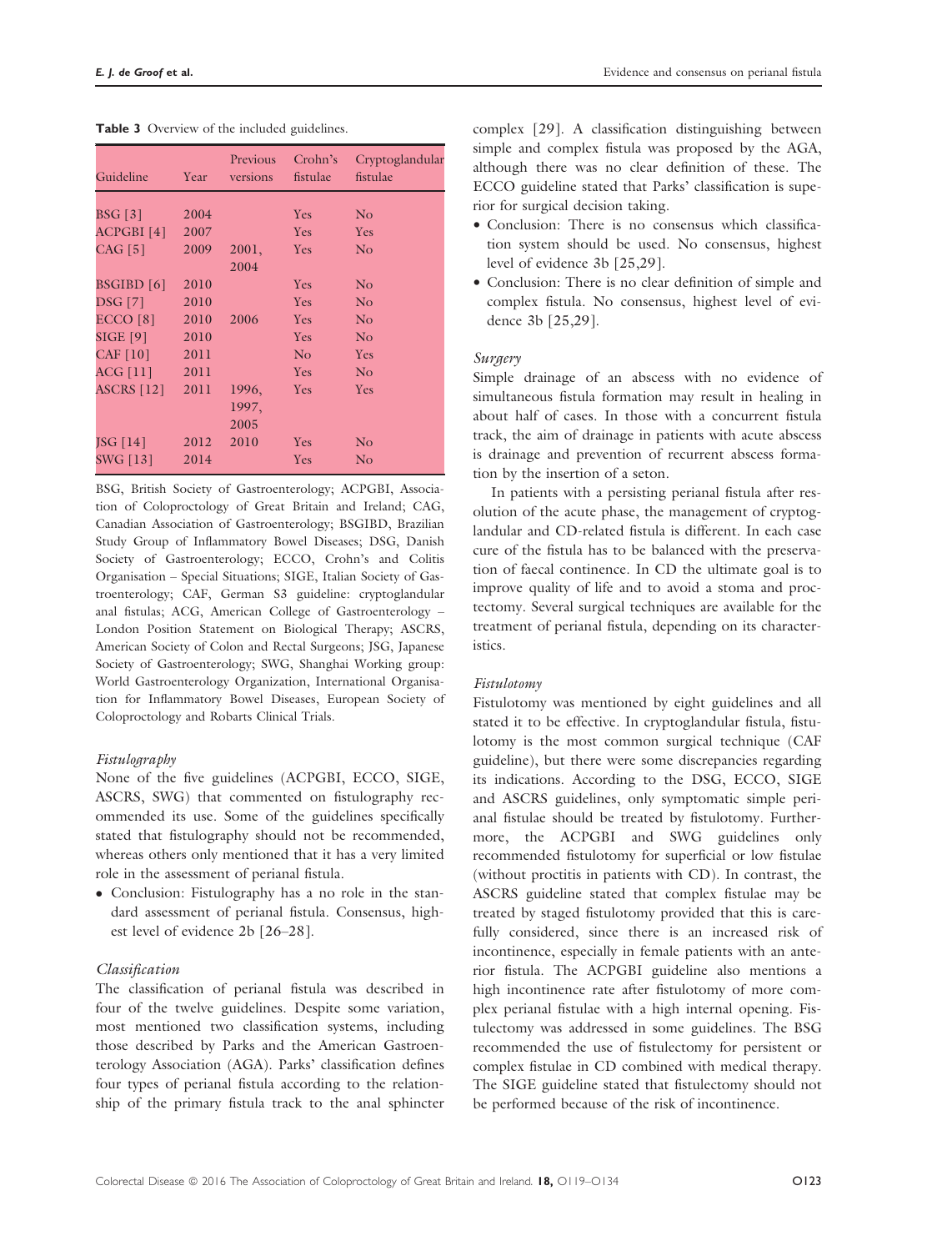

#### **Topics**

Figure 2 Topics on diagnostics, surgical and medical treatment for perianal fistula with consensus. Consensus was defined as unanimous recommendations in two-thirds of the guidelines commenting on included topics. A level of evidence of 3a or higher according to the Oxford Centre for Evidence-based Medicine Levels of Evidence 2009 was considered sufficient.

- Conclusion: There is an important role for fistulotomy in the treatment of perianal fistula. Consensus, highest level of evidence 1b [30].
- Conclusion: Fistulotomy should in general not be used in high perianal fistulae. Consensus, highest level of evidence 3a [30–32].

## Cutting seton

There were four guidelines commenting on the cutting seton. Only the ACPGBI guideline recommended its use for transsphincteric fistulae. Because this technique is associated with a high risk of incontinence it was strongly advised against by the CAF guideline [33].

• Conclusion: The use of the cutting seton is not advised because of the risk of incontinence. No consensus, highest level of evidence 2a [34,35].

#### Loose seton

In cryptoglandular disease setons are mostly reported as a temporary measure, whereas in CD they may be a first step in any form of treatment, medically or surgically. In CD the seton can also be used as a chronic therapy.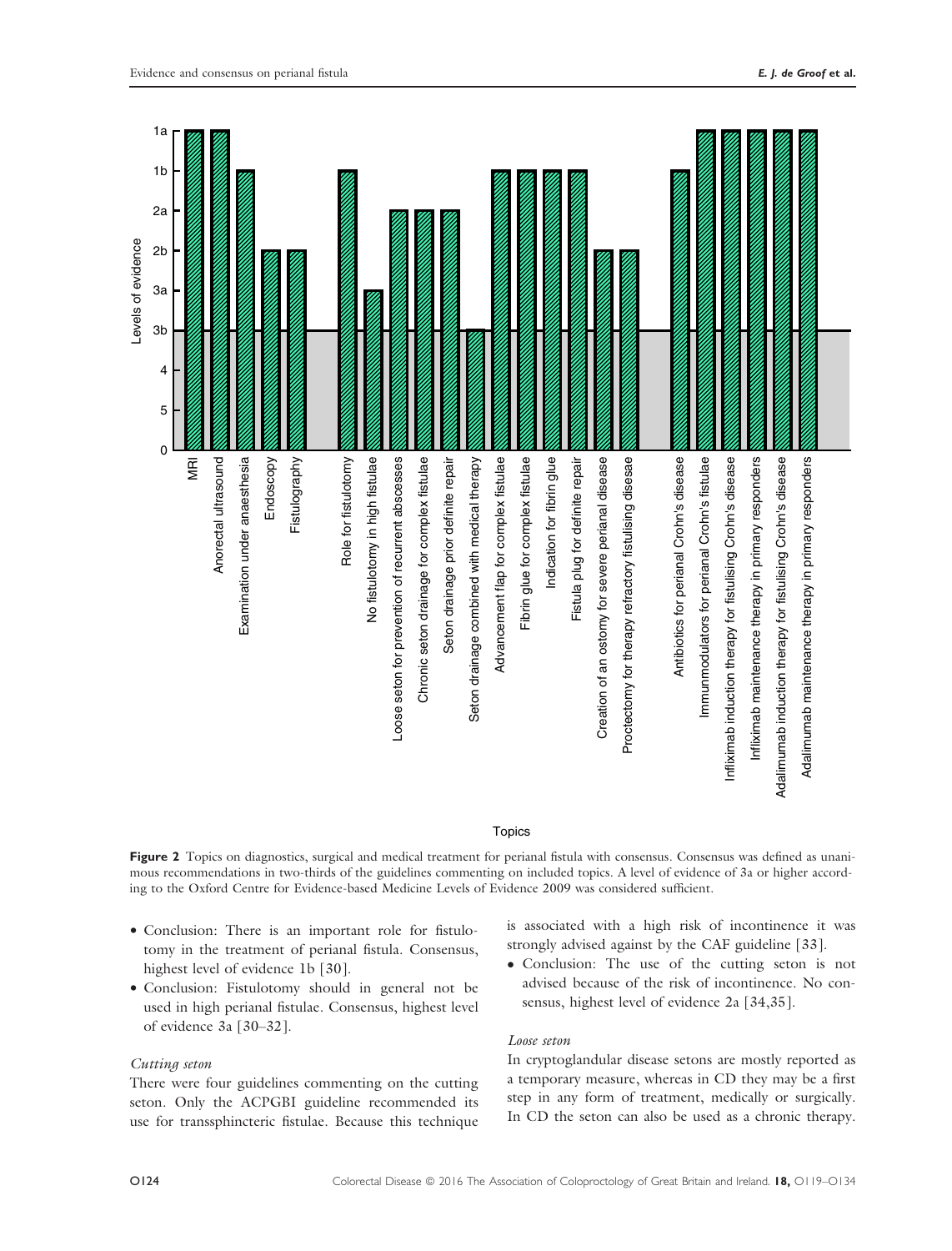

Figure 3 Topics on diagnostics, surgical and medical treatment for perianal fistulae without consensus (controversy). Controversy was defined as fewer than three guidelines commenting on a topic or no consensus between the guidelines on included topics. A level of evidence of 3a or higher according to the Oxford Centre for Evidence-based Medicine Levels of Evidence 2009 was considered sufficient.

The use of a loose seton for some cryptoglandular or CD fistulae was advised in all but the CAG guideline. For CD, it was recommended as a first step before medical or definitive surgery. In patients with a more complex fistula it is often necessary to leave the seton in place as maintenance therapy (ECCO and ASCRS guideline). The optimal timing of removal of the seton is, however, unknown. For a simple fistula in CD, the ECCO recommended seton insertion only for a symptomatic fistula, whereas the SIGE guideline stated that all simple fistulae should be treated with placement of a loose seton or fistulotomy.

- Conclusion: Loose seton placement is an effective treatment reducing the chance of recurrent abscess formation. Consensus, highest level of evidence 2a [35–39].
- Conclusion: Chronic loose seton drainage is an important alternative treatment for complex perianal fistula. Consensus, highest level of evidence 2a [36,39].
- Some surgeons advise a loose seton before surgery aiming at cure. No consensus, highest level of evidence 2a [38].
- Conclusion: The combination of a loose seton with medical therapy is helpful in CD. Consensus, highest level of evidence 3b [38].

## Rectal advancement flap

Six guidelines included a statement on treatment by a rectal advancement flap and all stated that this technique may be used for the treatment of more complex Crohn's or cryptoglandular fistulae. In Crohn's perianal fistula, concomitant medical therapy with an immunosuppressant was advised (BSG and ECCO guideline).

• Conclusion: Advancement flap repair of cryptoglandular and Crohn's fistula is a technique that is often used for closure of the fistula. Consensus, highest level of evidence 1b [40–44].

## Fibrin glue

Six guidelines stated that the injection of fibrin glue down the primary track can be used in Crohn's and cryptoglandular perianal fistula. Several guidelines mentioned that this technique should still be evaluated by controlled studies. There were some discrepancies regarding the specific indication for fibrin glue treatment. The ACPGBI and the ASCRS guidelines stated that both simple and complex fistulae can be treated with fibrin glue injection, while the DSG and CAF stated that it should be utilized only for complex fistulae.

- Conclusion: There is a place for fibrin glue in the treatment of complex perianal fistulae, although the efficiency remains unclear. Consensus, highest level of evidence 1b [37,45,46].
- Conclusion: It is unclear which patients should receive this treatment. Consensus, highest level of evidence 1b [37,45,46].

## Fistula plug

Five guidelines included a fistula plug. Although they stated that further research is required, a fistula plug may be used for definite fistula repair for Crohn's and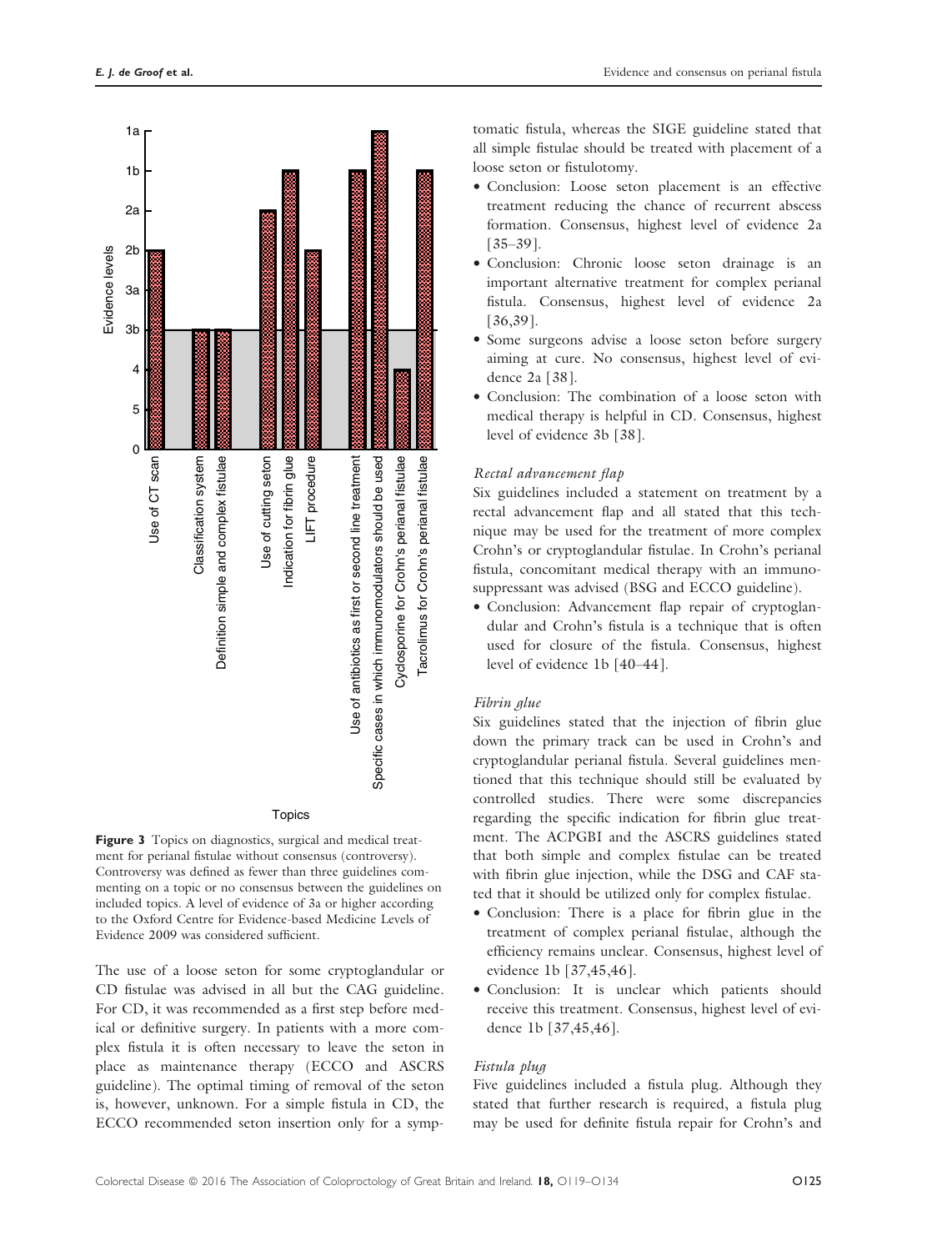| <b>SWG</b><br>$\overline{1}$<br>108,109]<br>2012 [14]<br>$1\,[58,61]$<br>$1$ [NR] $\,$<br>$5$ [NR]<br>$4 [62]$<br>2 [65,<br>JSG<br>$\mathbb{I}$<br>$\overline{\phantom{a}}$<br>T.<br>$\mathbb{I}$<br>$\mathbb{I}$<br>$\mathbb{I}$<br>$\mathbf{I}$<br>T<br>$\mathbf{I}$<br>2b [41, 42, 45, 94]<br>$1b[15-17,75]$<br>2b [15-17,75]<br>2b [46,96,97]<br>2b [47-49]<br>$2b [26-28]$<br>3b [80,81]<br>2b [35, 37]<br>2b [25,52]<br>2b [88,89]<br>2b [25,55]<br>2011 [12]<br>$1b$ $[17]$<br><b>ASCRS</b><br>$\overline{1}$<br>$\overline{1}$<br>$\mathbb{L}$<br>$\mathbf{I}$<br>$\mathbf{I}$<br>Ī<br>1b [59,105]<br>1b [65,108]<br>2011 [11]<br>4 [38, 92]<br><b>ACG</b><br>F.<br>$\mathbb{L}$<br>$\overline{1}$<br>$\mathbb{I}$<br>$\mathbf{I}$<br>$\mathbb{I}$<br>$\mathbf{I}$<br>T<br>$\mathbf{I}$<br>1b [40-42,44]<br>1b [37,45,46]<br>2b [34,86,87]<br>1b [47-49]<br>1a [18,20]<br>2a [34,35]<br>2a [34,36]<br>2011 [10]<br>4[29,82]<br>1a [15]<br>$5$ [NR]<br>$5$ [NR] $\,$<br>CAF<br>$\mathbf{I}$<br>$\mathbf{I}$<br>2b [71, 78, 79]<br>2b [18,77]<br>3 [59,102]<br>3 [19, 36,<br>5 [23,77]<br>5[25,29]<br>2010 [9]<br>$2b$ [NR]<br>38, 92]<br>1b [63]<br>$3$ [NR] $\,$<br>1b [70]<br>$4$ [NR]<br>$3$ [NR]<br>$5$ [NR]<br>$5$ [NR]<br>$4~[61]$<br><b>SIGE</b><br>$\overline{1}$<br>4 [59, 102, 103]<br>4 [58, 106]<br>2b [17,23]<br>2b [17,78]<br>2b [23, 24]<br>1b [63,65<br>,66,108]<br>5[17,23]<br>3[23,24]<br>3 [38, 92]<br>2010 [8]<br>3b [85]<br>$5$ [NR]<br>$5$ [NR]<br>$5$ [NR]<br>$5$ [NR]<br>ECCO<br>$\overline{1}$<br>T<br>3b [59,102-104]<br>2b [47,100,101]<br>2b [17,19]<br>2b [17,19]<br>2b [17,19]<br>3b [83,84]<br>1a [63,64]<br>4[36, 91]<br>2010 [7]<br>2b [37]<br>$3b$ [ $58$ ]<br>DSG<br>$\mathbf{I}$<br>$\overline{1}$<br>T<br>1b [105,107]<br><b>BSGIBD</b><br>2010[6]<br>T.<br>$\mathbb T$<br>$\mathbb T$<br>$\mathbf{I}$<br>$\mathbf{I}$<br>$1 - 1$<br>T.<br>$\mathbb T$<br>$\mathbb T$<br>T.<br>$\mathbf{I}$<br>$\overline{1}$<br>$\mathbb{I}$<br>T.<br>$\sim$ 1<br>$\mathbf{I}$<br>2009 [5]<br>1b [63]<br>CAG<br>$\mathbb T$<br>1b [63,65,78]<br>1b [17,75,76]<br>3 [36,39,90]<br>1b [30-32]<br>2a [17,76]<br>$3$ [16-18]<br>3 [34, 35]<br>3 [76,80]<br>2007 [4]<br>3[26,27]<br><b>ACPGBI</b><br>3[29]<br>4 [93]<br>3 [95]<br>4[52]<br>T<br>1b [62,63,65]<br>BSG 2004 [3]<br>2a [62,63,65]<br>1a [62,63,65]<br>$4$ [62, 63,<br>65, 83]<br>$4 [83]$<br>4 [83]<br>Crohn's perianal fistula<br>Crohn's perianal fistula<br>mmunomodulators<br>for Crohn's fistula<br>under anaesthesia<br>Cyclosporine for<br>Crohn's fistula<br><b>IFT</b> procedure<br>Tacrolimus for<br>Classification<br>Examination<br>Proctectomy<br>Loose seton<br>Antibiotics<br>CT scan<br>Imaging |           | Included guidelines* |  |  |  |  |  |                     |
|------------------------------------------------------------------------------------------------------------------------------------------------------------------------------------------------------------------------------------------------------------------------------------------------------------------------------------------------------------------------------------------------------------------------------------------------------------------------------------------------------------------------------------------------------------------------------------------------------------------------------------------------------------------------------------------------------------------------------------------------------------------------------------------------------------------------------------------------------------------------------------------------------------------------------------------------------------------------------------------------------------------------------------------------------------------------------------------------------------------------------------------------------------------------------------------------------------------------------------------------------------------------------------------------------------------------------------------------------------------------------------------------------------------------------------------------------------------------------------------------------------------------------------------------------------------------------------------------------------------------------------------------------------------------------------------------------------------------------------------------------------------------------------------------------------------------------------------------------------------------------------------------------------------------------------------------------------------------------------------------------------------------------------------------------------------------------------------------------------------------------------------------------------------------------------------------------------------------------------------------------------------------------------------------------------------------------------------------------------------------------------------------------------------------------------------------------------------------------------------------------------------------------------------------------------------------------------------------------------------------------------------------------------------------------------------------------|-----------|----------------------|--|--|--|--|--|---------------------|
|                                                                                                                                                                                                                                                                                                                                                                                                                                                                                                                                                                                                                                                                                                                                                                                                                                                                                                                                                                                                                                                                                                                                                                                                                                                                                                                                                                                                                                                                                                                                                                                                                                                                                                                                                                                                                                                                                                                                                                                                                                                                                                                                                                                                                                                                                                                                                                                                                                                                                                                                                                                                                                                                                                      |           |                      |  |  |  |  |  |                     |
| Anorectal ultrasound<br><b>MRI</b>                                                                                                                                                                                                                                                                                                                                                                                                                                                                                                                                                                                                                                                                                                                                                                                                                                                                                                                                                                                                                                                                                                                                                                                                                                                                                                                                                                                                                                                                                                                                                                                                                                                                                                                                                                                                                                                                                                                                                                                                                                                                                                                                                                                                                                                                                                                                                                                                                                                                                                                                                                                                                                                                   |           |                      |  |  |  |  |  | 2014 [13]           |
|                                                                                                                                                                                                                                                                                                                                                                                                                                                                                                                                                                                                                                                                                                                                                                                                                                                                                                                                                                                                                                                                                                                                                                                                                                                                                                                                                                                                                                                                                                                                                                                                                                                                                                                                                                                                                                                                                                                                                                                                                                                                                                                                                                                                                                                                                                                                                                                                                                                                                                                                                                                                                                                                                                      |           |                      |  |  |  |  |  |                     |
|                                                                                                                                                                                                                                                                                                                                                                                                                                                                                                                                                                                                                                                                                                                                                                                                                                                                                                                                                                                                                                                                                                                                                                                                                                                                                                                                                                                                                                                                                                                                                                                                                                                                                                                                                                                                                                                                                                                                                                                                                                                                                                                                                                                                                                                                                                                                                                                                                                                                                                                                                                                                                                                                                                      |           |                      |  |  |  |  |  | 3a [23,76]          |
|                                                                                                                                                                                                                                                                                                                                                                                                                                                                                                                                                                                                                                                                                                                                                                                                                                                                                                                                                                                                                                                                                                                                                                                                                                                                                                                                                                                                                                                                                                                                                                                                                                                                                                                                                                                                                                                                                                                                                                                                                                                                                                                                                                                                                                                                                                                                                                                                                                                                                                                                                                                                                                                                                                      |           |                      |  |  |  |  |  | 1b [19,21]          |
|                                                                                                                                                                                                                                                                                                                                                                                                                                                                                                                                                                                                                                                                                                                                                                                                                                                                                                                                                                                                                                                                                                                                                                                                                                                                                                                                                                                                                                                                                                                                                                                                                                                                                                                                                                                                                                                                                                                                                                                                                                                                                                                                                                                                                                                                                                                                                                                                                                                                                                                                                                                                                                                                                                      |           |                      |  |  |  |  |  | $1b\,[19]$          |
|                                                                                                                                                                                                                                                                                                                                                                                                                                                                                                                                                                                                                                                                                                                                                                                                                                                                                                                                                                                                                                                                                                                                                                                                                                                                                                                                                                                                                                                                                                                                                                                                                                                                                                                                                                                                                                                                                                                                                                                                                                                                                                                                                                                                                                                                                                                                                                                                                                                                                                                                                                                                                                                                                                      |           |                      |  |  |  |  |  |                     |
| Classification system<br>Advancement flap<br>Medical therapy<br>Surgical therapy<br>Stoma creation<br><b>Biologicals</b> for<br>Cutting seton<br>Fistulography<br>Fistulotomy<br>Fistula plug<br>Fibrin glue                                                                                                                                                                                                                                                                                                                                                                                                                                                                                                                                                                                                                                                                                                                                                                                                                                                                                                                                                                                                                                                                                                                                                                                                                                                                                                                                                                                                                                                                                                                                                                                                                                                                                                                                                                                                                                                                                                                                                                                                                                                                                                                                                                                                                                                                                                                                                                                                                                                                                         | Endoscopy |                      |  |  |  |  |  | 2b [22,25]          |
|                                                                                                                                                                                                                                                                                                                                                                                                                                                                                                                                                                                                                                                                                                                                                                                                                                                                                                                                                                                                                                                                                                                                                                                                                                                                                                                                                                                                                                                                                                                                                                                                                                                                                                                                                                                                                                                                                                                                                                                                                                                                                                                                                                                                                                                                                                                                                                                                                                                                                                                                                                                                                                                                                                      |           |                      |  |  |  |  |  | 2b [26,27]          |
|                                                                                                                                                                                                                                                                                                                                                                                                                                                                                                                                                                                                                                                                                                                                                                                                                                                                                                                                                                                                                                                                                                                                                                                                                                                                                                                                                                                                                                                                                                                                                                                                                                                                                                                                                                                                                                                                                                                                                                                                                                                                                                                                                                                                                                                                                                                                                                                                                                                                                                                                                                                                                                                                                                      |           |                      |  |  |  |  |  | 2b [26,27]          |
|                                                                                                                                                                                                                                                                                                                                                                                                                                                                                                                                                                                                                                                                                                                                                                                                                                                                                                                                                                                                                                                                                                                                                                                                                                                                                                                                                                                                                                                                                                                                                                                                                                                                                                                                                                                                                                                                                                                                                                                                                                                                                                                                                                                                                                                                                                                                                                                                                                                                                                                                                                                                                                                                                                      |           |                      |  |  |  |  |  |                     |
|                                                                                                                                                                                                                                                                                                                                                                                                                                                                                                                                                                                                                                                                                                                                                                                                                                                                                                                                                                                                                                                                                                                                                                                                                                                                                                                                                                                                                                                                                                                                                                                                                                                                                                                                                                                                                                                                                                                                                                                                                                                                                                                                                                                                                                                                                                                                                                                                                                                                                                                                                                                                                                                                                                      |           |                      |  |  |  |  |  | 3b [29]             |
|                                                                                                                                                                                                                                                                                                                                                                                                                                                                                                                                                                                                                                                                                                                                                                                                                                                                                                                                                                                                                                                                                                                                                                                                                                                                                                                                                                                                                                                                                                                                                                                                                                                                                                                                                                                                                                                                                                                                                                                                                                                                                                                                                                                                                                                                                                                                                                                                                                                                                                                                                                                                                                                                                                      |           |                      |  |  |  |  |  |                     |
|                                                                                                                                                                                                                                                                                                                                                                                                                                                                                                                                                                                                                                                                                                                                                                                                                                                                                                                                                                                                                                                                                                                                                                                                                                                                                                                                                                                                                                                                                                                                                                                                                                                                                                                                                                                                                                                                                                                                                                                                                                                                                                                                                                                                                                                                                                                                                                                                                                                                                                                                                                                                                                                                                                      |           |                      |  |  |  |  |  | 4[31]               |
|                                                                                                                                                                                                                                                                                                                                                                                                                                                                                                                                                                                                                                                                                                                                                                                                                                                                                                                                                                                                                                                                                                                                                                                                                                                                                                                                                                                                                                                                                                                                                                                                                                                                                                                                                                                                                                                                                                                                                                                                                                                                                                                                                                                                                                                                                                                                                                                                                                                                                                                                                                                                                                                                                                      |           |                      |  |  |  |  |  |                     |
|                                                                                                                                                                                                                                                                                                                                                                                                                                                                                                                                                                                                                                                                                                                                                                                                                                                                                                                                                                                                                                                                                                                                                                                                                                                                                                                                                                                                                                                                                                                                                                                                                                                                                                                                                                                                                                                                                                                                                                                                                                                                                                                                                                                                                                                                                                                                                                                                                                                                                                                                                                                                                                                                                                      |           |                      |  |  |  |  |  |                     |
|                                                                                                                                                                                                                                                                                                                                                                                                                                                                                                                                                                                                                                                                                                                                                                                                                                                                                                                                                                                                                                                                                                                                                                                                                                                                                                                                                                                                                                                                                                                                                                                                                                                                                                                                                                                                                                                                                                                                                                                                                                                                                                                                                                                                                                                                                                                                                                                                                                                                                                                                                                                                                                                                                                      |           |                      |  |  |  |  |  | 2b [38,39]          |
|                                                                                                                                                                                                                                                                                                                                                                                                                                                                                                                                                                                                                                                                                                                                                                                                                                                                                                                                                                                                                                                                                                                                                                                                                                                                                                                                                                                                                                                                                                                                                                                                                                                                                                                                                                                                                                                                                                                                                                                                                                                                                                                                                                                                                                                                                                                                                                                                                                                                                                                                                                                                                                                                                                      |           |                      |  |  |  |  |  |                     |
|                                                                                                                                                                                                                                                                                                                                                                                                                                                                                                                                                                                                                                                                                                                                                                                                                                                                                                                                                                                                                                                                                                                                                                                                                                                                                                                                                                                                                                                                                                                                                                                                                                                                                                                                                                                                                                                                                                                                                                                                                                                                                                                                                                                                                                                                                                                                                                                                                                                                                                                                                                                                                                                                                                      |           |                      |  |  |  |  |  | 2a [43]             |
|                                                                                                                                                                                                                                                                                                                                                                                                                                                                                                                                                                                                                                                                                                                                                                                                                                                                                                                                                                                                                                                                                                                                                                                                                                                                                                                                                                                                                                                                                                                                                                                                                                                                                                                                                                                                                                                                                                                                                                                                                                                                                                                                                                                                                                                                                                                                                                                                                                                                                                                                                                                                                                                                                                      |           |                      |  |  |  |  |  | 2b [37,97-99]       |
|                                                                                                                                                                                                                                                                                                                                                                                                                                                                                                                                                                                                                                                                                                                                                                                                                                                                                                                                                                                                                                                                                                                                                                                                                                                                                                                                                                                                                                                                                                                                                                                                                                                                                                                                                                                                                                                                                                                                                                                                                                                                                                                                                                                                                                                                                                                                                                                                                                                                                                                                                                                                                                                                                                      |           |                      |  |  |  |  |  | 2b [48,100]         |
|                                                                                                                                                                                                                                                                                                                                                                                                                                                                                                                                                                                                                                                                                                                                                                                                                                                                                                                                                                                                                                                                                                                                                                                                                                                                                                                                                                                                                                                                                                                                                                                                                                                                                                                                                                                                                                                                                                                                                                                                                                                                                                                                                                                                                                                                                                                                                                                                                                                                                                                                                                                                                                                                                                      |           |                      |  |  |  |  |  | 4[50,51]            |
|                                                                                                                                                                                                                                                                                                                                                                                                                                                                                                                                                                                                                                                                                                                                                                                                                                                                                                                                                                                                                                                                                                                                                                                                                                                                                                                                                                                                                                                                                                                                                                                                                                                                                                                                                                                                                                                                                                                                                                                                                                                                                                                                                                                                                                                                                                                                                                                                                                                                                                                                                                                                                                                                                                      |           |                      |  |  |  |  |  | $2b [25,52-54]$     |
|                                                                                                                                                                                                                                                                                                                                                                                                                                                                                                                                                                                                                                                                                                                                                                                                                                                                                                                                                                                                                                                                                                                                                                                                                                                                                                                                                                                                                                                                                                                                                                                                                                                                                                                                                                                                                                                                                                                                                                                                                                                                                                                                                                                                                                                                                                                                                                                                                                                                                                                                                                                                                                                                                                      |           |                      |  |  |  |  |  | 2b[25]              |
|                                                                                                                                                                                                                                                                                                                                                                                                                                                                                                                                                                                                                                                                                                                                                                                                                                                                                                                                                                                                                                                                                                                                                                                                                                                                                                                                                                                                                                                                                                                                                                                                                                                                                                                                                                                                                                                                                                                                                                                                                                                                                                                                                                                                                                                                                                                                                                                                                                                                                                                                                                                                                                                                                                      |           |                      |  |  |  |  |  |                     |
|                                                                                                                                                                                                                                                                                                                                                                                                                                                                                                                                                                                                                                                                                                                                                                                                                                                                                                                                                                                                                                                                                                                                                                                                                                                                                                                                                                                                                                                                                                                                                                                                                                                                                                                                                                                                                                                                                                                                                                                                                                                                                                                                                                                                                                                                                                                                                                                                                                                                                                                                                                                                                                                                                                      |           |                      |  |  |  |  |  | 1b [56,57,59,105]   |
|                                                                                                                                                                                                                                                                                                                                                                                                                                                                                                                                                                                                                                                                                                                                                                                                                                                                                                                                                                                                                                                                                                                                                                                                                                                                                                                                                                                                                                                                                                                                                                                                                                                                                                                                                                                                                                                                                                                                                                                                                                                                                                                                                                                                                                                                                                                                                                                                                                                                                                                                                                                                                                                                                                      |           |                      |  |  |  |  |  | $1b~[58,\!60,\!61]$ |
|                                                                                                                                                                                                                                                                                                                                                                                                                                                                                                                                                                                                                                                                                                                                                                                                                                                                                                                                                                                                                                                                                                                                                                                                                                                                                                                                                                                                                                                                                                                                                                                                                                                                                                                                                                                                                                                                                                                                                                                                                                                                                                                                                                                                                                                                                                                                                                                                                                                                                                                                                                                                                                                                                                      |           |                      |  |  |  |  |  |                     |
|                                                                                                                                                                                                                                                                                                                                                                                                                                                                                                                                                                                                                                                                                                                                                                                                                                                                                                                                                                                                                                                                                                                                                                                                                                                                                                                                                                                                                                                                                                                                                                                                                                                                                                                                                                                                                                                                                                                                                                                                                                                                                                                                                                                                                                                                                                                                                                                                                                                                                                                                                                                                                                                                                                      |           |                      |  |  |  |  |  | 1 [63, 65, 66, 110] |
|                                                                                                                                                                                                                                                                                                                                                                                                                                                                                                                                                                                                                                                                                                                                                                                                                                                                                                                                                                                                                                                                                                                                                                                                                                                                                                                                                                                                                                                                                                                                                                                                                                                                                                                                                                                                                                                                                                                                                                                                                                                                                                                                                                                                                                                                                                                                                                                                                                                                                                                                                                                                                                                                                                      |           |                      |  |  |  |  |  |                     |
|                                                                                                                                                                                                                                                                                                                                                                                                                                                                                                                                                                                                                                                                                                                                                                                                                                                                                                                                                                                                                                                                                                                                                                                                                                                                                                                                                                                                                                                                                                                                                                                                                                                                                                                                                                                                                                                                                                                                                                                                                                                                                                                                                                                                                                                                                                                                                                                                                                                                                                                                                                                                                                                                                                      |           |                      |  |  |  |  |  | $4[67-69]$          |
|                                                                                                                                                                                                                                                                                                                                                                                                                                                                                                                                                                                                                                                                                                                                                                                                                                                                                                                                                                                                                                                                                                                                                                                                                                                                                                                                                                                                                                                                                                                                                                                                                                                                                                                                                                                                                                                                                                                                                                                                                                                                                                                                                                                                                                                                                                                                                                                                                                                                                                                                                                                                                                                                                                      |           |                      |  |  |  |  |  |                     |
|                                                                                                                                                                                                                                                                                                                                                                                                                                                                                                                                                                                                                                                                                                                                                                                                                                                                                                                                                                                                                                                                                                                                                                                                                                                                                                                                                                                                                                                                                                                                                                                                                                                                                                                                                                                                                                                                                                                                                                                                                                                                                                                                                                                                                                                                                                                                                                                                                                                                                                                                                                                                                                                                                                      |           |                      |  |  |  |  |  | 2b [70,74]          |
|                                                                                                                                                                                                                                                                                                                                                                                                                                                                                                                                                                                                                                                                                                                                                                                                                                                                                                                                                                                                                                                                                                                                                                                                                                                                                                                                                                                                                                                                                                                                                                                                                                                                                                                                                                                                                                                                                                                                                                                                                                                                                                                                                                                                                                                                                                                                                                                                                                                                                                                                                                                                                                                                                                      |           |                      |  |  |  |  |  |                     |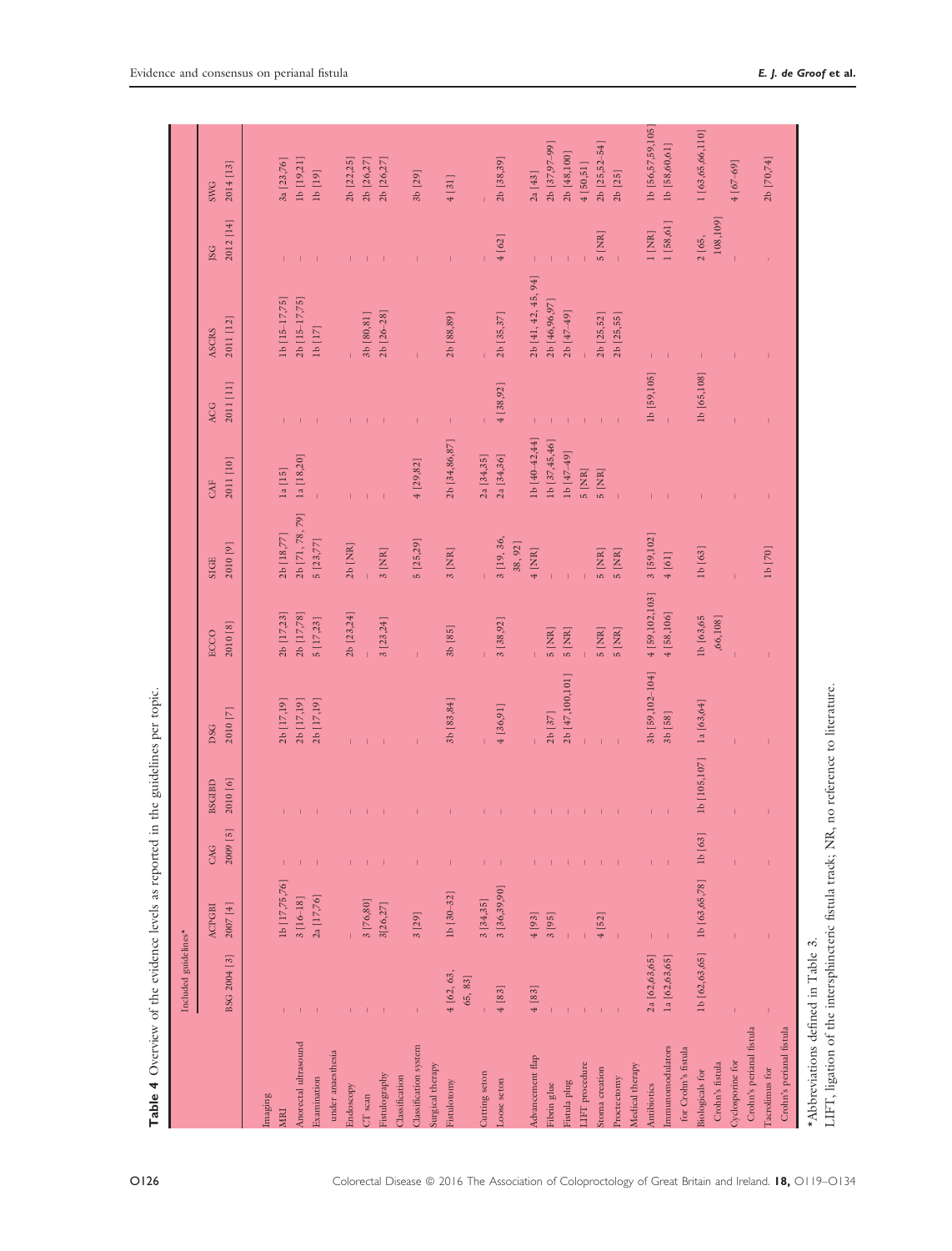cryptoglandular fistula. The ECCO guideline stated that a fistula plug can be used in CD. The healing rate in the long term might be improved if used in combination with infliximab.

 Conclusion: Fistula plugs are a valid option for treating perianal fistula. Consensus, highest level of evidence 1b [47–49].

#### Ligation of the intersphincteric fistula track

LIFT is a new technique and was mentioned in only three (CAF, ASCRS and SWG) guidelines, two of which included a level of evidence. All three stated that it may be an option for complex fistula, but that the data were too preliminary to draw conclusions.

• Conclusion: The LIFT procedure is an option for the treatment of perianal fistula in selected patients. No consensus, highest level of evidence 4 [50,51].

## Stoma

Creation of a defunctioning stoma was mentioned in eight guidelines, and all agreed that, depending on the severity and complexity of anorectal CD, a stoma may be required since this can rapidly restore quality of life and sometimes lead to remission on its own. A stoma should be reserved for exceptional cases. Unfortunately, intestinal continuity is often not restored, and eventually many patients with a stoma will require a proctectomy during the course of their disease.

• Conclusion: The creation of a defunctioning stoma is an option for patients with severe perianal fistulizing disease and may often be followed by a proctectomy. Consensus, highest level of evidence 2b [25,52–54].

#### Proctectomy

Despite optimal medical and surgical treatment for anorectal CD some patients may eventually require a proctectomy. All five guidelines that commented on proctectomy stated that this may be necessary in patients with severe perianal fistulizing disease, but this should be considered as a last resort.

• Conclusion: A proctectomy is a last resort in patients with severe fistulizing anorectal CD that is refractive to therapy. Consensus, highest level of evidence 2b [25,55].

# Medical therapy

The administration of medical therapy for a Crohn's perianal fistula aims at the reduction of symptoms and eventually closure, with improvement in quality of life. Prevention of recurrent abscess formation is of crucial importance for the patient. There are several medical treatment options. Symptom alleviation may be achieved with medical therapy, but definitive closure of perianal fistulae is rare, and unfortunately overall recurrence rates are high.

### Antibacterial agents

Antibacterial agents such as nitroimidazoles (metronidazole and tinidazole) and antibiotics including ciprofloxacin and are widely used in perianal fistula. All seven guidelines commenting on antibacterial agents recommended their use, but there were some discrepancies in their indications. Some guidelines stated that antibacterial drugs are more suited as first-line treatment for simple fistulae, whereas others recommended them as a second-line treatment or for more complex fistulae. The combination of antibacterial agents with immunomodulators and/or biologicals for Crohn's perianal fistula was also recommended by several guidelines.

- Conclusion: Antibacterial agents are effective in the treatment of perianal fistulae in CD. Consensus, highest level of evidence 1b [56–59].
- Conclusion: It is unclear whether antibacterial agents should be used as first-line or second-line treatment in both simple and complex fistulae. No consensus, highest level of evidence 1b [56–59].

#### Immunomodulators

Seven guidelines mentioned the use of immunomodulators such as azathioprine and 6-mercaptopurine and were unanimous in recommending their use for Crohn's perianal fistula. The guidelines showed discrepancies in their indications. Some stated that immunomodulators were potentially effective in simple perianal fistula, whereas others indicated that they should be used in complex fistula as a second-line treatment. The ECCO and DSG guidelines indicated that immunomodulators should be used in combination with surgery, since when given alone they are rarely able to control the fistula.

- Conclusion: Immunomodulators are recommended in the medical management of perianal Crohn's fistula, but recent evidence is conflicting with respect to efficacy. Consensus, highest level of evidence 1a [58,60– 62].
- Conclusion: The specific indications for immunomodulators are unclear. No consensus, highest level of evidence 1a [58,60–62].

#### Biologicals

Ten guidelines provided a statement regarding antitumour necrosis factor (TNF) therapy, mainly for infliximab ( $n = 10$ ) and adalimumab ( $n = 8$ ). All were in favour of biologicals as induction or maintenance therapy for a complex Crohn's perianal fistula. Combination therapy with biologicals and immunomodulators seemed to be more effective than monotherapy.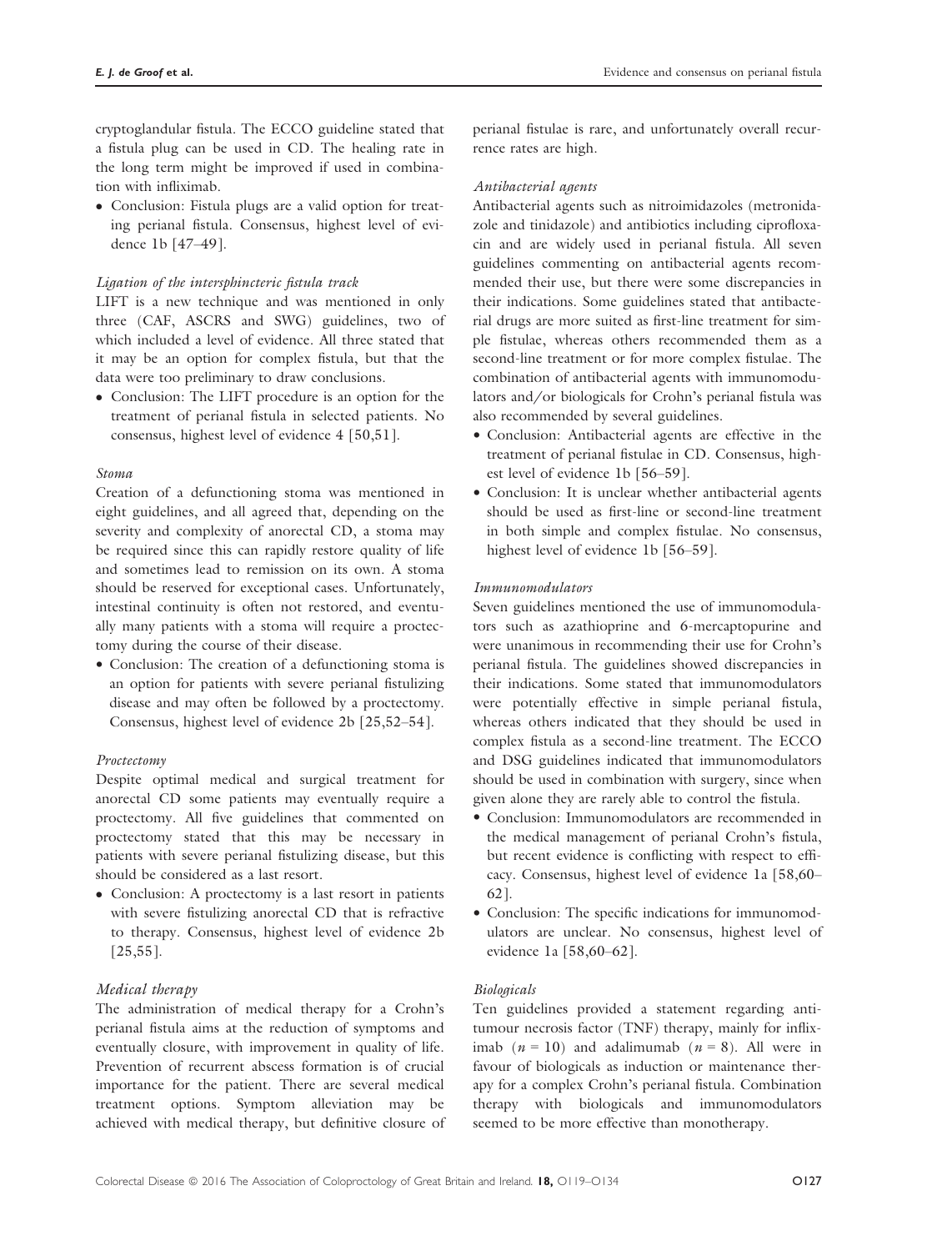- Conclusion: Infliximab is recommended for patients with fistulating CD. Consensus, highest level of evidence 1a [63,64].
- Conclusion: In patients with fistulating CD who respond to induction therapy with infliximab, maintenance therapy is effective in maintaining fistula closure or other response. Consensus, highest level of evidence 1a [64,65].
- Conclusion: Administration of adalimumab is recommended for patients with fistulizing CD. Consensus, highest level of evidence 1a [64,66].
- Conclusion: In patients with fistulating CD who responded to induction therapy with adalimumab, maintenance therapy is effective. Consensus, highest level of evidence 1a [64,66].

#### Cyclosporine

Cyclosporine for perianal fistula in CD was only mentioned by two guidelines, and both stated that the evidence for this treatment option was limited.

• Conclusion: The role of cyclosporine for treating Crohn's perianal fistula is limited. No consensus, highest level of evidence 1b [67–69].

#### Tacrolimus

Tacrolimus has been used extensively in patients undergoing organ transplantation. It has subsequently been demonstrated to improve the outcome of inflammatory bowel disease (IBD) in patients having a liver transplant for primary sclerosing cholangitis (PSC). Of three guidelines which mentioned tacrolimus for Crohn's perianal fistula, two stated that it can be effective in treating active Crohn's fistula.

 Conclusion: Tacrolimus may be effective for Crohn's perianal fistula. No consensus, highest level of evidence 1b [70].

#### Topics with consensus and high-quality evidence

## Diagnosis

For imaging the guidelines strongly advised the use of MRI, with accuracy rates of more than 90%. Anorectal ultrasound may also be used, with accuracy rates similar to MRI (56–100%), especially when hydrogen peroxide was injected into the external opening, but the quality of imaging depended on the expertise of the examiner [17,71]. EUA played an important role in diagnosis and assessment, which influenced the nature of surgery. Combining imaging modalities increased diagnostic accuracy. Colonoscopy was advised in the initial evaluation of CD patients. Fistulography was traditionally the imaging technique of choice, but with

an accuracy of less than 20% this technique was not favoured [26].

## Surgery

Fistulotomy was advised for low perianal fistula, but should be avoided in complex (high) perianal fistula due to the risk of incontinence. The use of a cutting seton was strongly advised against, since it was associated with a high risk (57%) of incontinence [33]. In contrast, insertion of a loose seton was recommended by all the guidelines, in combination with medical therapy in CD or as maintenance treatment in case of a complex cryptoglandular fistula. Most of the guidelines stated that an advancement flap may be used for the treatment of a complex fistula, with reported closure rates of approximately 80% and 60% in patients with cryptoglandular fistula and CD, respectively [43]. Fibrin glue and a fistula plug were also considered to be useful for a complex perianal fistula, although the guidelines stated that further research was required.

## Medical treatment

Antibiotics are considered to be effective in the treatment of perianal fistula and septic complications in CD. Combining antibiotics with immunomodulators and/or biologicals for Crohn's perianal fistula was also recommended by most guidelines. A recent randomized placebo-controlled trial evaluated the effect of adding ciprofloxacin to adalimumab treatment for Crohn's perianal fistula. Combination therapy proved to be more effective in achieving closure  $(P = 0.047)$  [56]. The effect disappeared with the discontinuation of antibiotic therapy at week 24. A recent published meta-analysis combining the three above-mentioned studies revealed that ciprofloxacin was effective in achieving remission in patients with Crohn's perianal fistula (pooled relative risk = 1.66; 95% CI 1.16–2.39;  $P = 0.006$  [72]. Immunomodulators are recommended in the medical management of perianal CD, but there are no comparative studies and indirect evidence is derived from secondary end-points in clinical trials. Most of the guidelines considered the administration of biologicals to be helpful in patients with (complex) CD. Although several randomized controlled trials (RCTs) showed that induction and maintenance therapy with biologicals is effective in patients with Crohn's perianal fistula, efficacy is limited. Unfortunately, there was no statement on when anti-TNF medication can be stopped. The literature shows that 50% of fistulae reopened after cessation of medication after a median period of 3 months [73]. An overview of the topics with consensus is presented in Fig. 2.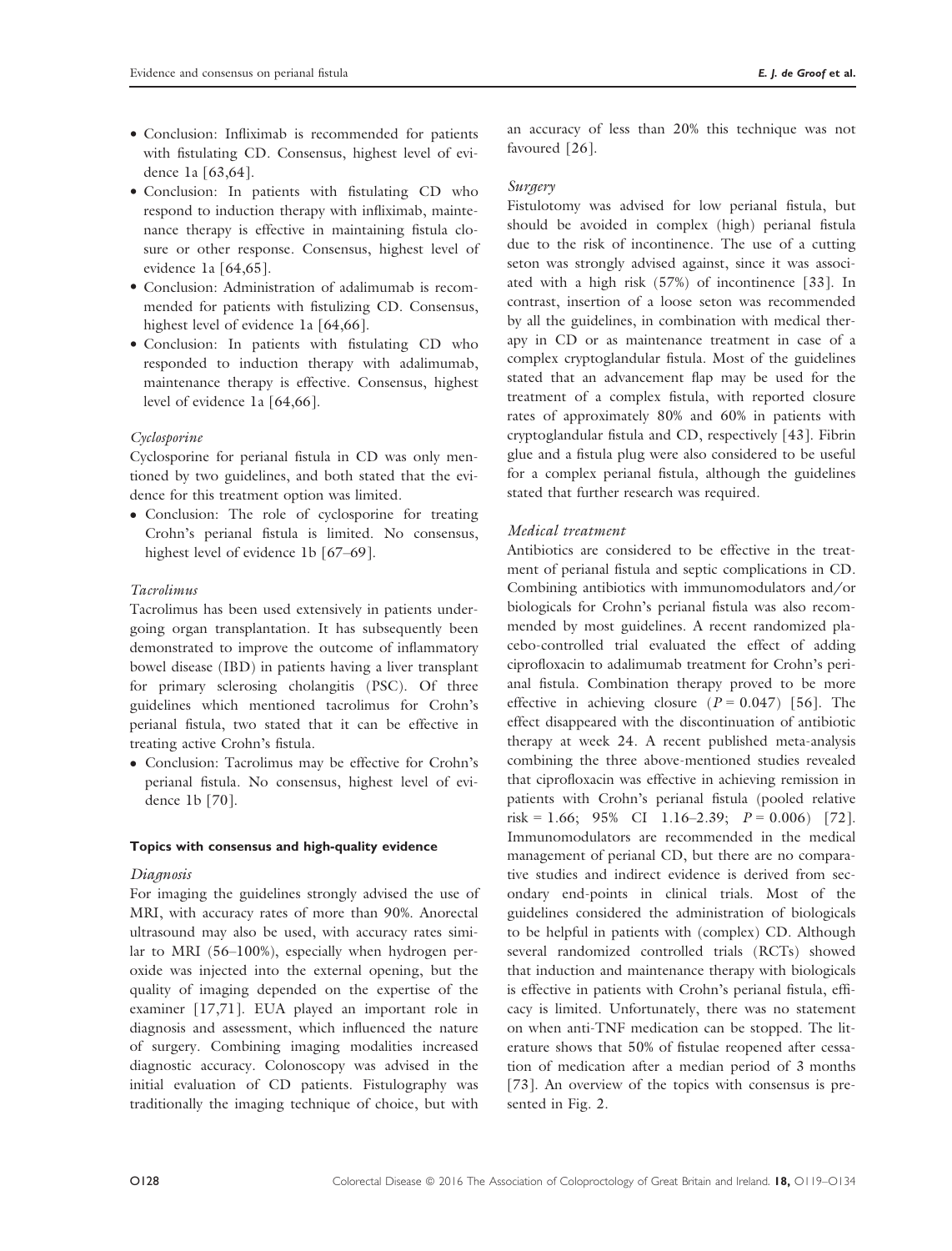## Topics with consensus without high-quality evidence

## Stoma

Creation of a defunctioning stoma is an option in patients with severe perianal fistulizing disease, but it should be reserved for exceptional cases. Unfortunately, intestinal continuity is often not subsequently restored.

## Proctectomy

Some patients with a stoma will require a proctectomy during the course of their disease, but this procedure should be considered as a last resort. An overview of the topics with consensus is presented in Fig. 2.

## Topics without consensus

## Computed tomography

The use of CT is considered helpful in some situations, for example when MRI is not available or when it is contraindicated. There are, however, some disadvantages of CT since it requires administration of oral and/or rectal contrast and patients are exposed to radiation. In addition, visualization of perianal anatomy is poor, and for these reasons CT is regarded as obsolete for the visualization of perianal fistula.

## Classification

Most of the guidelines mentioned two classification systems including that of Parks and the American Gastroenterological Association (AGA). But there was no consensus on which system should be used. There was no clear definition of simple and complex fistula mentioned in the AGA guidelines.

#### Loose seton placement prior to definite repair

Insertion of a loose seton prior to definite surgical repair was not frequently mentioned, but in CD draining of all fistula tracks including the branches was regarded as an important first step.

# Ligation of intersphincteric fistula track

The LIFT procedure is a new technique for the surgical management of transsphincteric fistula, and for this reason only two of the guidelines included a statement on this technique. LIFT can be an effective treatment for perianal fistulizing disease in selected patients.

## Specific Indication for antibiotics

It is unclear whether antibiotics should be used as a first- or second-line treatment in both simple and complex fistulae, but in the absence of scientific evidence metronidazole and ciprofloxacin are widely used in the treatment of patients with perianal fistula.

## Specific Indications for immunomodulators

It is unclear in which specific cases immunomodulators should be used. Some guidelines stated that immunomodulators are potentially effective in simple Crohn's fistula, whereas others indicated that it should be used in complex fistula as a second-line medical treatment.

## Cyclosporine

The role of cyclosporine in Crohn's fistula is limited. Only a few uncontrolled case studies reported a rapid response to cyclosporine, but in these any response was rapidly lost after cessation of medication [67–69].

# Tacrolimus

Tacrolimus may be effective for Crohn's perianal fistula, but only two guidelines mentioned this medication. A RCT was performed comparing tacrolimus with placebo and revealed a favourable effect on the improvement of symptoms, but there was no significant difference in remission at 4 weeks [70]. Another study assessing topical tacrolimus revealed no significant benefit [74]. An overview of the topics without consensus is presented in Fig. 3.

# **Discussion**

In this review an overview of the current available national and international guidelines for perianal fistulae is provided to analyse areas of consensual and conflicting recommendations.

Overall, consensus was found in most topics. When there was failure to achieve consensus this was due to the fact that fewer than three guidelines commented on the specific topic. Some guidelines may have mentioned a topic but did not include any statement on level of evidence or recommendation.

All 12 of the included guidelines either used levels of evidence or grades of recommendation. Most topics had sufficient (level 3a or above) supporting evidence, but in the review process there were some difficulties regarding the actual level. Although there are several classifications of the quality of assessment of the literature, the assignment of a level of evidence is subjective, leading to variation in interpretation. First, the two reviewers did not always agree on the assigned level of evidence, and in this situation we simply reported the level of evidence stated in the guidelines. For example, the reported level of evidence on the use of tacrolimus was 1b, but this was based on one randomized controlled trial of only 48 patients. Secondly, when a level of evidence was assigned to a statement in the guidelines the relevant literature was often lacking. Some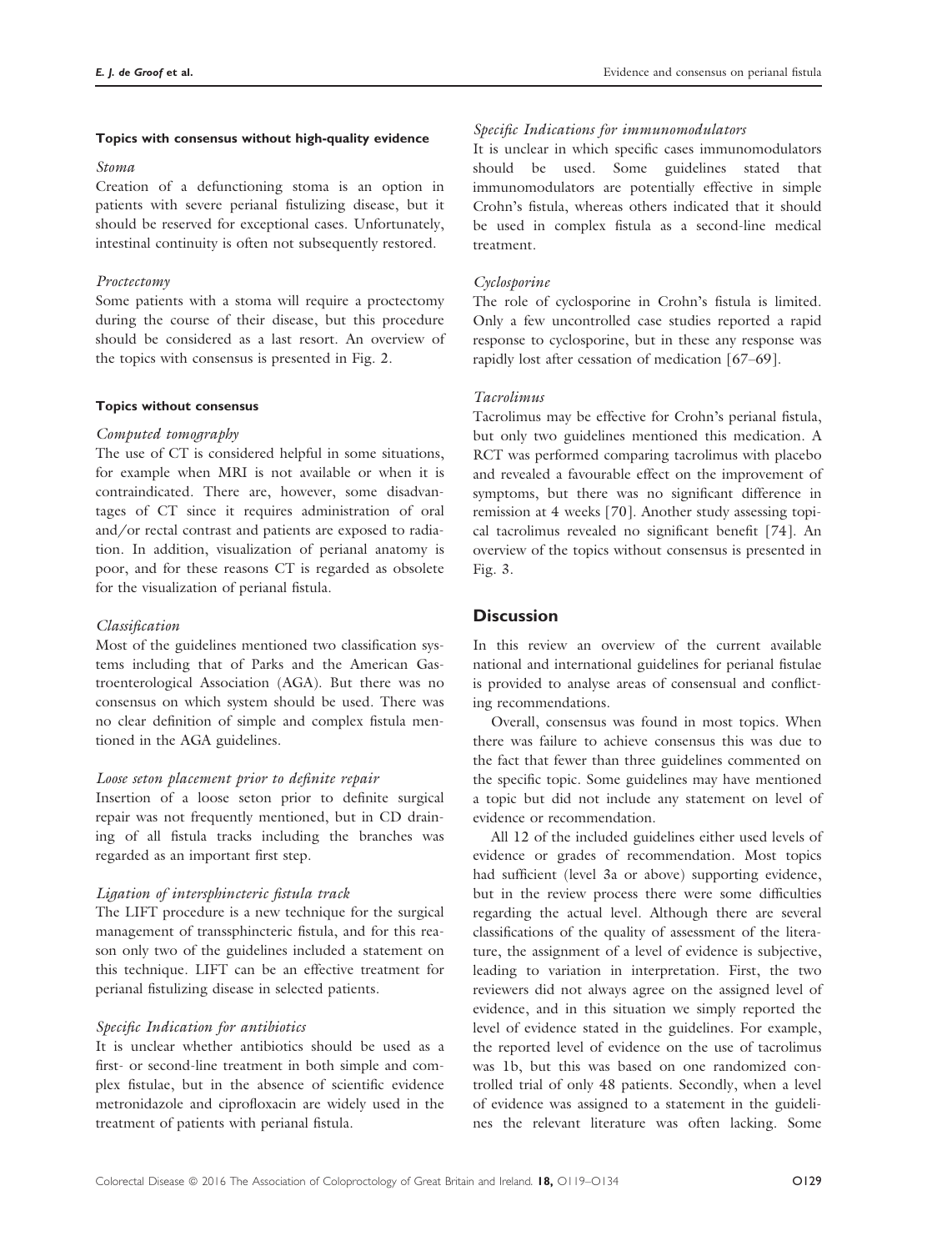guidelines referred to other guidelines to find the evidence, which raised the question of what the evidence level of the guideline was. Other inconsistencies between guidelines and evidence levels were the result of when the guideline was published. Science is evolving, and newly published evidence and the development of surgical techniques and medical treatment need to be regularly updated. Multidisciplinary management of patients with Crohn's perianal fistula is of crucial importance to improve the outcome, but most guidelines deal with surgery and medical treatment separately. The SWG guideline was the most extensive in reviewing diagnosis as well as surgery and medical therapy.

Currently there are several ongoing trials mainly addressing the treatment options for perianal fistula. Several RCTs are being conducted for the treatment of cryptoglandular fistula. These include a study of the effect of adding stem cells to fibrin glue (NCT01803347) and of injection of platelet-rich plasma (PRP) into the fistula track combined with advancement flap for recurrent cryptoglandular fistula (NCT01615302). There are, furthermore, two ongoing trials comparing advancement flap with collagen plug insertion (NCT01021774) or LIFT (NCT01997645) for complex cryptoglandular fistula. For complex Crohn's perianal fistula, there is a trial comparing adipose tissue-derived stem cells with a placebo (NCT01541579). Another trial comparing chronic seton drainage, anti-TNF therapy or an advancement flap for Crohn's fistula has recently been initiated (NTR4137) with the primary end-point of the proportion of fistula-related interventions over time.

## Topics for further research

Suggested topics for future research were discussed in a plenary session at the 9th ESCP annual meeting after presentation of the results of the present review (Table 5). It was agreed that a classification should be generally adopted, with no present consensus on whether Parks' classification or the more clinical subdivision of simple and complex fistula should be used, although there is no agreed definition of the terms 'simple' and 'complex'. There should be a surgical algorithm of the treatment options for the various types of fistula. The surgical and medical options used alone or in combination should be compared in patients with a Crohn's fistula. In the case of Crohn's fistula there is no guideline on when a seton should be removed after anti-TNF treatment and there is no recommendation on when anti-TNF treatment should be stopped. Evidence on the diagnosis and treatment of perianal fistula varies from strong to nonexistent. There

Table 5 Topics for further research.

| Topic                      | Ouestion                                         |
|----------------------------|--------------------------------------------------|
|                            |                                                  |
| Classification             | Definition of a simple or complex fistula        |
|                            | (both cryptoglandular and in                     |
|                            | Crohn's disease)                                 |
|                            | Classification system to be used in              |
|                            | cryptoglandular fistulae                         |
| Surgical treatment         | Surgical treatment algorithm with respect        |
|                            | to the available options                         |
|                            | Timing of seton removal                          |
| Medical therapy            | When to stop anti-TNF therapy in                 |
|                            | patients with Crohn's perianal fistula           |
| Surgical <i>vs</i> medical | Surgical <i>vs</i> medical <i>vs</i> combination |
| treatment                  | options in the treatment of                      |
|                            | Crohn's fistulae                                 |

TNF, tumour necrosis factor.

was consensus among the guidelines on most topics, but there were several important areas with contradicting recommendations.

# Author contributions

EJdeG and VNC provided substantial contributions to the conception and design, acquisition of data and analysis and interpretation of data, drafted the article and gave final approval of the version to be published. CJB, DGM, DH and WAB provided substantial contributions to the conception and design, acquisition of data or analysis and interpretation of data, revised the manuscript critically for important intellectual content and gave final approval of the version to be published.

# **References**

- 1 Parks AG. Pathogenesis and treatment of fistuila-in-ano. Br Med J 1961; 1: 463–9.
- 2 Bleier JI, Moloo H, Goldberg SM. Ligation of the intersphincteric fistula tract: an effective new technique for complex fistulas. Dis Colon Rectum 2010; 53: 43–6.
- 3 Carter MJ, Lobo AJ, Travis SP. Guidelines for the management of inflammatory bowel disease in adults. Gut 2004; 53(Suppl 5): V1–16.
- 4 Williams JG, Farrands PA, Williams AB et al. The treatment of anal fistula: ACPGBI position statement. Colorectal Dis 2007; 9(Suppl 4): 18–50.
- 5 Sadowski DC, Bernstein CN, Bitton A et al. Canadian Association of Gastroenterology clinical practice guidelines: the use of tumour necrosis factor-alpha antagonist therapy in Crohn's disease. Can J Gastroenterol 2009; 23: 185–202.
- 6 Brazilian Study Group of Inflammatory Bowel Diseases. Consensus guidelines for the management of inflammatory bowel disease. Arq Gastroenterol 2010; 47: 313–25.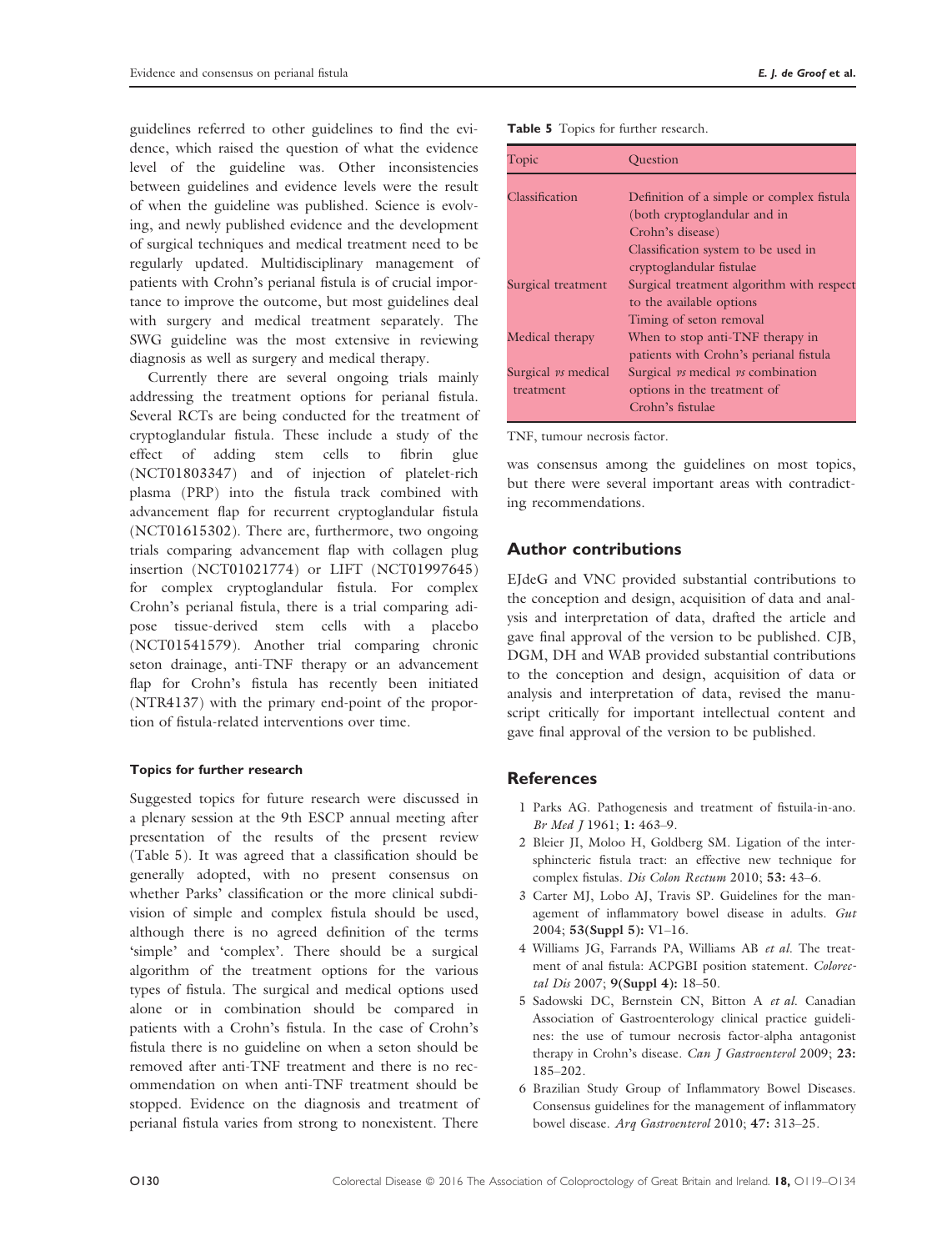- 7 Hvas CL, Dahlerup JF, Jacobsen BA et al. Diagnosis and treatment of fistulising Crohn's disease. Dan Med Bull 2011; 58: C4338.
- 8 Van AG, Dignass A, Reinisch W et al. The second European evidence-based Consensus on the diagnosis and management of Crohn's disease: special situations. *J Crohns* Colitis 2010; 4: 63–101.
- 9 Orlando A, Armuzzi A, Papi C et al. The Italian Society of Gastroenterology (SIGE) and the Italian Group for the study of Inflammatory Bowel Disease (IG-IBD) Clinical Practice Guidelines: the use of tumor necrosis factor-alpha antagonist therapy in inflammatory bowel disease. Dig Liver Dis 2011; 43: 1–20.
- 10 Ommer A, Herold A, Berg E et al. Cryptoglandular anal fistulas. Dtsch Arztebl Int 2011; 108: 707–13.
- 11 D'Haens GR, Panaccione R, Higgins PD et al. The London Position Statement of the World Congress of Gastroenterology on Biological Therapy for IBD with the European Crohn's and Colitis Organization: when to start, when to stop, which drug to choose, and how to predict response? Am J Gastroenterol 2011; 106: 199–212.
- 12 Steele SR, Kumar R, Feingold DL, Rafferty JL, Buie WD. Practice parameters for the management of perianal abscess and fistula-in-ano. Dis Colon Rectum 2011; 54: 1465–74.
- 13 Gecse KB, Bemelman W, Kamm MA et al. A global consensus on the classification, diagnosis and multidisciplinary treatment of perianal fistulising Crohn's disease. Gut 2014; 63: 1381–92.
- 14 Ueno F, Matsui T, Matsumoto T et al. Evidence-based clinical practice guidelines for Crohn's disease, integrated with formal consensus of experts in Japan. *J Gastroenterol* 2013; 48: 31–72.
- 15 Sahni VA, Ahmad R, Burling D. Which method is best for imaging of perianal fistula? Abdom Imaging 2008; 33: 26–30.
- 16 West RL, Zimmerman DD, Dwarkasing S et al. Prospective comparison of hydrogen peroxide-enhanced threedimensional endoanal ultrasonography and endoanal magnetic resonance imaging of perianal fistulas. Dis Colon Rectum 2003; 46: 1407–15.
- 17 Buchanan GN, Halligan S, Bartram CI et al. Clinical examination, endosonography, and MR imaging in preoperative assessment of fistula in ano: comparison with outcome-based reference standard. Radiology 2004; 233: 674–81.
- 18 Ratto C, Grillo E, Parello A, Costamagna G, Doglietto GB. Endoanal ultrasound-guided surgery for anal fistula. Endoscopy 2005; 37: 722–8.
- 19 Schwartz DA, Wiersema MJ, Dudiak KM et al. A comparison of endoscopic ultrasound, magnetic resonance imaging, and exam under anesthesia for evaluation of Crohn's perianal fistulas. Gastroenterology 2001; 121: 1064–72.
- 20 McKee RF, Keenan RA. Perianal Crohn's disease–is it all bad news? Dis Colon Rectum 1996; 39: 136–42.
- 21 West RL, Dwarkasing S, Felt-Bersma RJ et al. Hydrogen peroxide-enhanced three-dimensional endoanal ultra-

sonography and endoanal magnetic resonance imaging in evaluating perianal fistulas: agreement and patient preference. Eur J Gastroenterol Hepatol 2004; 16: 1319-24.

- 22 Regueiro M. The role of endoscopy in the evaluation of fistulizing Crohn's disease. Gastrointest Endosc Clin N Am 2002; 12: 621–33.
- 23 Haggett PJ, Moore NR, Shearman JD et al. Pelvic and perineal complications of Crohn's disease: assessment using magnetic resonance imaging. Gut 1995; 36: 407– 10.
- 24 Schwartz DA, Loftus EV Jr, Tremaine WJ et al. The natural history of fistulizing Crohn's disease in Olmsted County, Minnesota. Gastroenterology 2002; 122: 875–80.
- 25 Bell SJ, Williams AB, Wiesel P et al. The clinical course of fistulating Crohn's disease. Aliment Pharmacol Ther 2003; 17: 1145–51.
- 26 Kuijpers HC, Schulpen T. Fistulography for fistula-in-ano. Is it useful? Dis Colon Rectum 1985; 28: 103–4.
- 27 Weisman RI, Orsay CP, Pearl RK, Abcarian H. The role of fistulography in fistula-in-ano. Report of five cases. Dis Colon Rectum 1991; 34: 181–4.
- 28 Schaefer O, Lohrmann C, Langer M. Assessment of anal fistulas with high-resolution subtraction MR-fistulography: comparison with surgical findings. J Magn Reson Imaging 2004; 19: 91–8.
- 29 Parks AG, Gordon PH, Hardcastle JD. A classification of fistula-in-ano. Br J Surg 1976; 63: 1–12.
- 30 Quah HM, Tang CL, Eu KW, Chan SY, Samuel M. Meta-analysis of randomized clinical trials comparing drainage alone vs primary sphincter-cutting procedures for anorectal abscess-fistula. Int J Colorectal Dis 2006; 21: 602–9.
- 31 Williams JG, Rothenberger DA, Nemer FD, Goldberg SM. Fistula-in-ano in Crohn's disease. Results of aggressive surgical treatment. Dis Colon Rectum 1991; 34: 378–84.
- 32 Levien DH, Surrell J, Mazier WP. Surgical treatment of anorectal fistula in patients with Crohn's disease. Surg Gynecol Obstet 1989; 169: 133–6.
- 33 Hamalainen KP, Sainio AP. Cutting seton for anal fistulas: high risk of minor control defects. Dis Colon Rectum 1997; 40: 1443–6.
- 34 Garcia-Aguilar J, Belmonte C, Wong DW, Goldberg SM, Madoff RD. Cutting seton versus two-stage seton fistulotomy in the surgical management of high anal fistula. Br J Surg 1998; 85: 243-5.
- 35 Zbar AP, Ramesh J, Beer-Gabel M, Salazar R, Pescatori M. Conventional cutting vs. internal anal sphincter-preserving seton for high trans-sphincteric fistula: a prospective randomized manometric and clinical trial. Tech Coloproctol 2003; 7:89–94.
- 36 Williams JG, MacLeod CA, Rothenberger DA, Goldberg SM. Seton treatment of high anal fistulae. Br J Surg 1991; 78: 1159–61.
- 37 Lindsey I, Smilgin-Humphreys MM, Cunningham C, Mortensen NJ, George BD. A randomized, controlled trial of fibrin glue vs. conventional treatment for anal fistula. Dis Colon Rectum 2002; 45: 1608–15.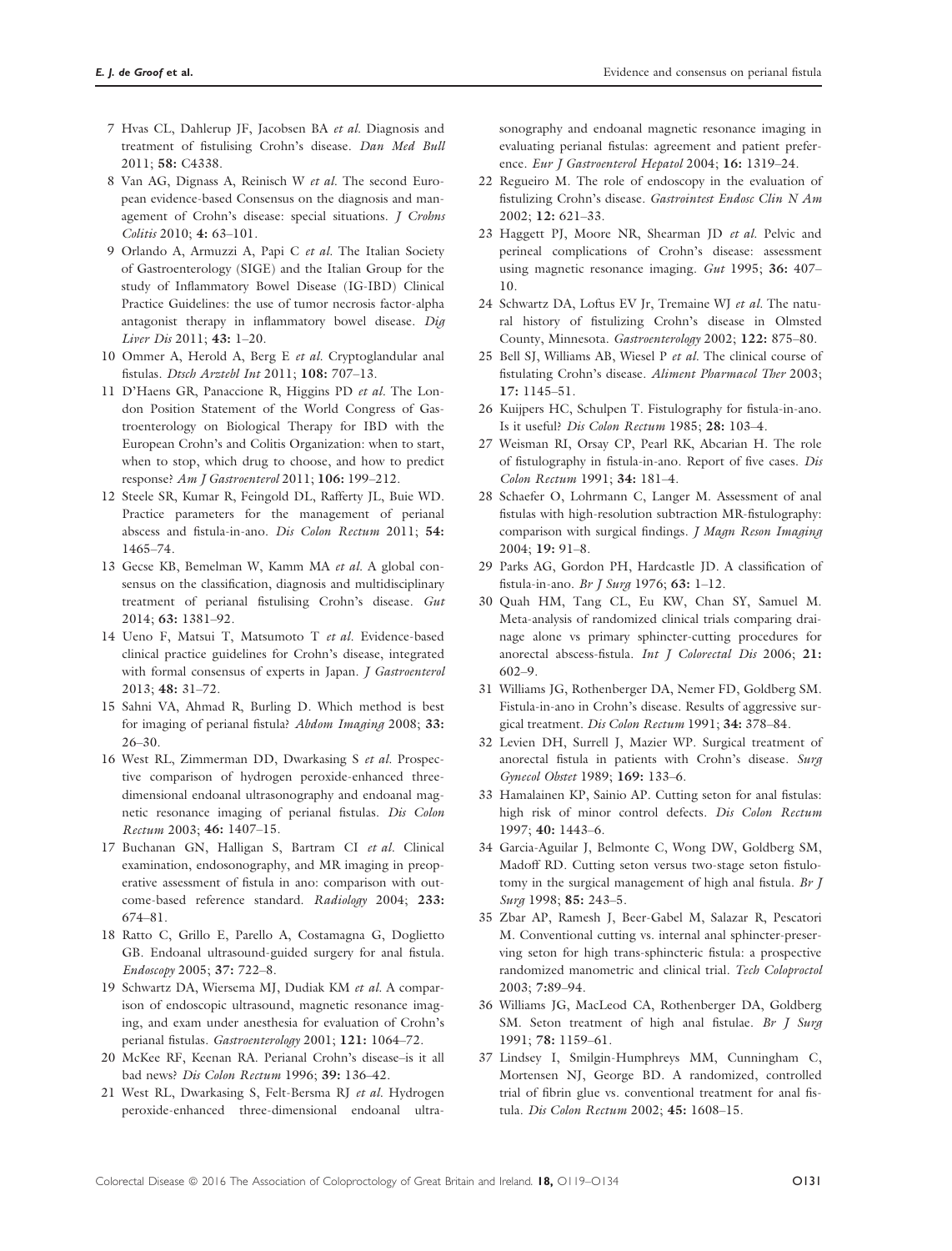- 38 Hyder SA, Travis SP, Jewell DP, McC Mortensen NJ, George BD. Fistulating anal Crohn's disease: results of combined surgical and infliximab treatment. Dis Colon Rectum 2006; 49: 1837–41.
- 39 Buchanan GN, Owen HA, Torkington J et al. Long-term outcome following loose-seton technique for external sphincter preservation in complex anal fistula. Br J Surg 2004; 91: 476–80.
- 40 Ortiz H, Marzo J, Ciga MA et al. Randomized clinical trial of anal fistula plug versus endorectal advancement flap for the treatment of high cryptoglandular fistula in ano. Br J Surg 2009; 96: 608–12.
- 41 Mitalas LE, Gosselink MP, Zimmerman DD, Schouten WR. Repeat transanal advancement flap repair: impact on the overall healing rate of high transsphincteric fistulas and on fecal continence. Dis Colon Rectum 2007; 50: 1508–11.
- 42 Perez F, Arroyo A, Serrano P et al. Randomized clinical and manometric study of advancement flap versus fistulotomy with sphincter reconstruction in the management of complex fistula-in-ano. Am J Surg 2006; 192: 34–40.
- 43 Soltani A, Kaiser AM. Endorectal advancement flap for cryptoglandular or Crohn's fistula-in-ano. Dis Colon Rectum 2010; 53: 486-95.
- 44 Schouten WR, Zimmerman DD, Briel JW. Transanal advancement flap repair of transsphincteric fistulas. Dis Colon Rectum 1999; 42: 1419–22.
- 45 Ellis CN, Clark S. Fibrin glue as an adjunct to flap repair of anal fistulas: a randomized, controlled study. Dis Colon Rectum 2006; 49: 1736–40.
- 46 Swinscoe MT, Ventakasubramaniam AK, Jayne DG. Fibrin glue for fistula-in-ano: the evidence reviewed. Tech Coloproctol 2005; 9: 89–94.
- 47 Schwandner O, Stadler F, Dietl O, Wirsching RP, Fuerst A. Initial experience on efficacy in closure of cryptoglandular and Crohn's transsphincteric fistulas by the use of the anal fistula plug. Int J Colorectal Dis 2008; 23: 319-24.
- 48 Ellis CN, Rostas JW, Greiner FG. Long-term outcomes with the use of bioprosthetic plugs for the management of complex anal fistulas. Dis Colon Rectum 2010; 53: 798– 802.
- 49 Song WL, Wang ZJ, Zheng Y, Yang XQ, Peng YP. An anorectal fistula treatment with acellular extracellular matrix: a new technique. World J Gastroenterol 2008; 14: 4791–4.
- 50 Rojanasakul A, Pattanaarun J, Sahakitrungruang C, Tantiphlachiva K. Total anal sphincter saving technique for fistula-in-ano; the ligation of intersphincteric fistula tract. J Med Assoc Thai 2007; 90: 581–6.
- 51 Abcarian AM, Estrada JJ, Park J et al. Ligation of intersphincteric fistula tract: early results of a pilot study. Dis Colon Rectum 2012; 55: 778–82.
- 52 Yamamoto T, Allan RN, Keighley MR. Effect of fecal diversion alone on perianal Crohn's disease. World J Surg 2000; 24: 1258–62.
- 53 Guillem JG, Roberts PL, Murray JJ et al. Factors predictive of persistent or recurrent Crohn's disease in excluded rectal segments. Dis Colon Rectum 1992; 35: 768–72.
- 54 Rehg KL, Sanchez JE, Krieger BR, Marcet JE. Fecal diversion in perirectal fistulizing Crohn's disease is an underutilized and potentially temporary means of successful treatment. Am Surg 2009; 75: 715–8.
- 55 Galandiuk S, Kimberling J, Al-Mishlab TG, Stromberg AJ. Perianal Crohn disease: predictors of need for permanent diversion. Ann Surg 2005; 241: 796–801.
- 56 Dewint P, Hansen BE, Verhey E et al. Adalimumab combined with ciprofloxacin is superior to adalimumab monotherapy in perianal fistula closure in Crohn's disease: a randomised, double-blind, placebo controlled trial (ADAFI). Gut 2014; 63: 292–9.
- 57 Maeda Y, Ng SC, Durdey P et al. Randomized clinical trial of metronidazole ointment versus placebo in perianal Crohn's disease. Br J Surg 2010; 97: 1340–7.
- 58 Pearson DC, May GR, Fick GH, Sutherland LR. Azathioprine and 6-mercaptopurine in Crohn disease. A metaanalysis. Ann Intern Med 1995; 123: 132–42.
- 59 Thia KT, Mahadevan U, Feagan BG et al. Ciprofloxacin or metronidazole for the treatment of perianal fistulas in patients with Crohn's disease: a randomized, doubleblind, placebo-controlled pilot study. Inflamm Bowel Dis 2009; 15: 17–24.
- 60 Prefontaine E, Macdonald JK, Sutherland LR. Azathioprine or 6-mercaptopurine for induction of remission in Crohn's disease. Cochrane Database Syst Rev 2010; 6: CD000545.
- 61 Present DH, Korelitz BI, Wisch N et al. Treatment of Crohn's disease with 6-mercaptopurine. A long-term, randomized, double-blind study. N Engl J Med 1980; 302: 981–7.
- 62 Sandborn WJ, Fazio VW, Feagan BG, Hanauer SB. AGA technical review on perianal Crohn's disease. Gastroenterology 2003; 125: 1508–30.
- 63 Present DH, Rutgeerts P, Targan S et al. Infliximab for the treatment of fistulas in patients with Crohn's disease. N Engl J Med 1999; 340: 1398–405.
- 64 Behm BW, Bickston SJ. Tumor necrosis factor-alpha antibody for maintenance of remission in Crohn's disease. Cochrane Database Syst Rev 2008; 1: CD006893.
- 65 Sands BE, Anderson FH, Bernstein CN et al. Infliximab maintenance therapy for fistulizing Crohn's disease. N Engl J Med 2004; 350: 876–85.
- 66 Colombel JF, Schwartz DA, Sandborn WJ et al. Adalimumab for the treatment of fistulas in patients with Crohn's disease. Gut 2009; 58: 940–8.
- 67 Hanauer SB, Smith MB. Rapid closure of Crohn's disease fistulas with continuous intravenous cyclosporin A. Am J Gastroenterol 1993; 88: 646–9.
- 68 Present DH, Lichtiger S. Efficacy of cyclosporine in treatment of fistula of Crohn's disease. Dig Dis Sci 1994; 39: 374–80.
- 69 Egan LJ, Sandborn WJ, Tremaine WJ. Clinical outcome following treatment of refractory inflammatory and fis-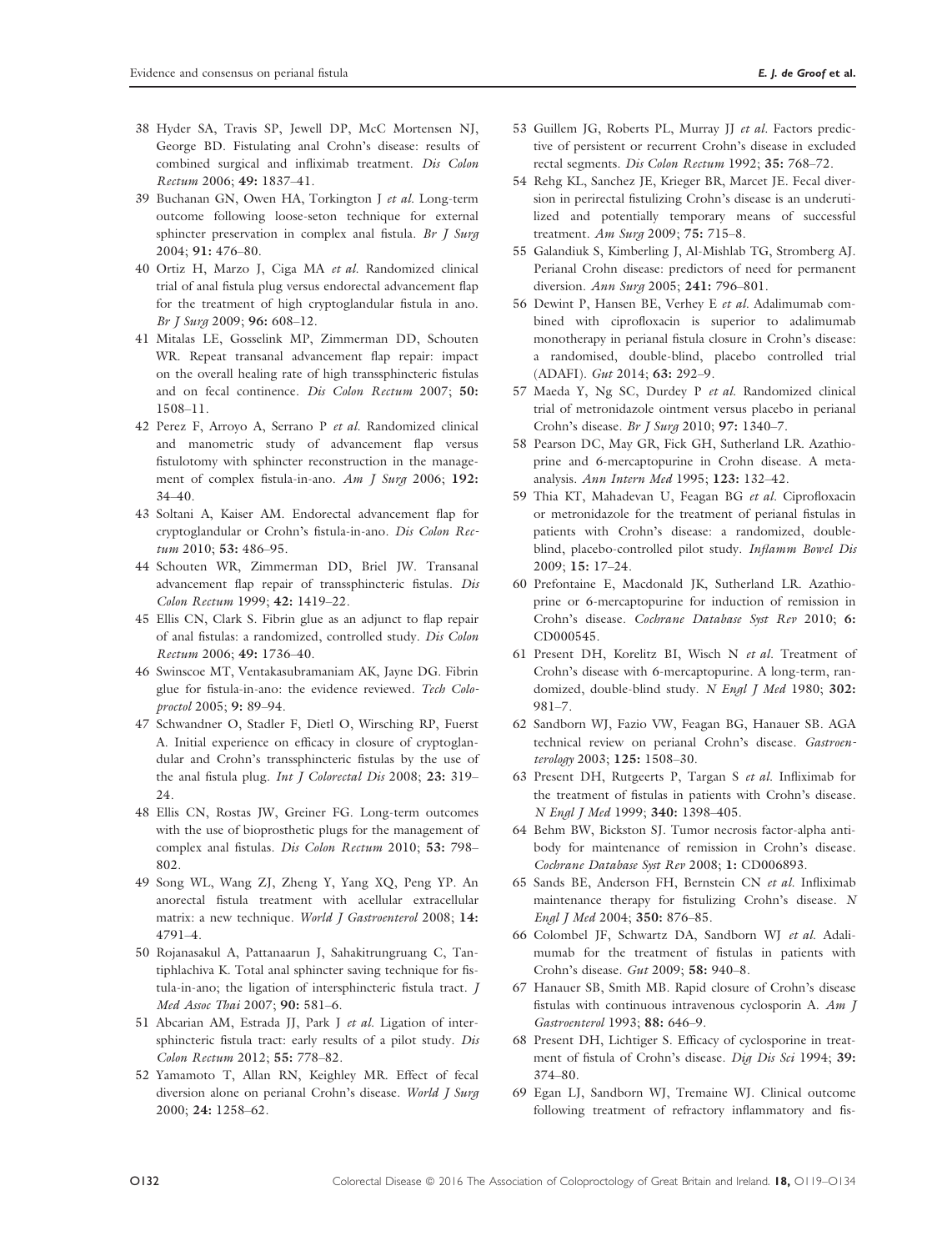tulizing Crohn's disease with intravenous cyclosporine. Am J Gastroenterol 1998; 93: 442–8.

- 70 Sandborn WJ, Present DH, Isaacs KL et al. Tacrolimus for the treatment of fistulas in patients with Crohn's disease: a randomized, placebo-controlled trial. Gastroenterology 2003; 125: 380–8.
- 71 Orsoni P, Barthet M, Portier F et al. Prospective comparison of endosonography, magnetic resonance imaging and surgical findings in anorectal fistula and abscess complicating Crohn's disease. Br J Surg 1999; 86: 360–4.
- 72 Wu XW, Ji HZ, Wang FY. Meta-analysis of ciprofloxacin in treatment of Crohn's disease. Biomed Rep 2015; 3: 70–4.
- 73 Lichtenstein GR, Yan S, Bala M, Blank M, Sands BE. Infliximab maintenance treatment reduces hospitalizations, surgeries, and procedures in fistulizing Crohn's disease. Gastroenterology 2005; 128: 862–9.
- 74 Hart AL, Plamondon S, Kamm MA. Topical tacrolimus in the treatment of perianal Crohn's disease: exploratory randomized controlled trial. Inflamm Bowel Dis 2007; 13: 245–53.
- 75 Maier AG, Funovics MA, Kreuzer SH et al. Evaluation of perianal sepsis: comparison of anal endosonography and magnetic resonance imaging. J Magn Reson Imaging 2001; 14: 254–60.
- 76 Halligan S. Imaging fistula-in-ano. Clin Radiol 1998; 53: 85–95.
- 77 Skalej M, Makowiec F, Weinlich M et al. [Magnetic resonance imaging in perianal Crohn's disease]. Dtsch Med Wochenschr 1993; 118: 1791–6.
- 78 van Bodegraven AA, Sloots CE, Felt-Bersma RJ, Meuwissen SG. Endosonographic evidence of persistence of Crohn's disease-associated fistulas after infliximab treatment, irrespective of clinical response. Dis Colon Rectum 2002; 45: 39–45.
- 79 Sloots CE, Felt-Bersma RJ, Poen AC, Cuesta MA, Meuwissen SG. Assessment and classification of fistula-inano in patients with Crohn's disease by hydrogen peroxide enhanced transanal ultrasound. Int J Colorectal Dis 2001; 16: 292–7.
- 80 Guillaumin E, Jeffrey RB Jr, Shea WJ, Asling CW, Goldberg HI. Perirectal inflammatory disease: CT findings. Radiology 1986; 161: 153–7.
- 81 Yousem DM, Fishman EK, Jones B. Crohn disease: perirectal and perianal findings at CT. Radiology 1988; 167: 331–4.
- 82 Roig JV, Garcia-Armengol J, Jordan JC et al. Fistulectomy and sphincteric reconstruction for complex cryptoglandular fistulas. Colorectal Dis 2010; 12: e145–52.
- 83 Scott HJ, Northover JM. Evaluation of surgery for perianal Crohn's fistulas. Dis Colon Rectum 1996; 39: 1039–43.
- 84 Morrison JG, Gathright JB Jr, Ray JE et al. Surgical management of anorectal fistulas in Crohn's disease. Dis Colon Rectum 1989; 32: 492–6.
- 85 van der Hagen SJ, Baeten CG, Soeters PB et al. Anti-TNFalpha (infliximab) used as induction treatment in case of

active proctitis in a multistep strategy followed by definitive surgery of complex anal fistulas in Crohn's disease: a preliminary report. Dis Colon Rectum 2005; 48: 758–67.

- 86 van Koperen PJ, Wind J, Bemelman WA et al. Long-term functional outcome and risk factors for recurrence after surgical treatment for low and high perianal fistulas of cryptoglandular origin. Dis Colon Rectum 2008; 51: 1475–81.
- 87 van Tets WF, Kuijpers HC. Continence disorders after anal fistulotomy. Dis Colon Rectum 1994; 37: 1194–7.
- 88 Garcia-Aguilar J, Belmonte C, Wong WD, Goldberg SM, Madoff RD. Anal fistula surgery. Factors associated with recurrence and incontinence. Dis Colon Rectum 1996; 39: 723–9.
- 89 Davies M, Harris D, Lohana P et al. The surgical management of fistula-in-ano in a specialist colorectal unit. Int J Colorectal Dis 2008; 23: 833–8.
- 90 Parks AG, Stitz RW. The treatment of high fistula-in-ano. Dis Colon Rectum 1976; 19: 487–99.
- 91 Faucheron JL, Saint-Marc O, Guibert L, Parc R. Longterm seton drainage for high anal fistulas in Crohn's disease–a sphincter-saving operation? Dis Colon Rectum 1996; 39: 208–11.
- 92 Topstad DR, Panaccione R, Heine JA et al. Combined seton placement, infliximab infusion, and maintenance immunosuppressives improve healing rate in fistulizing anorectal Crohn's disease: a single center experience. Dis Colon Rectum 2003; 46: 577–83.
- 93 Ozuner G, Hull TL, Cartmill J, Fazio VW. Long-term analysis of the use of transanal rectal advancement flaps for complicated anorectal/vaginal fistulas. Dis Colon Rectum 1996; 39: 10-4.
- 94 van Koperen PJ, Wind J, Bemelman WA, Slors JF. Fibrin glue and transanal rectal advancement flap for high transsphincteric perianal fistulas; is there any advantage? Int J Colorectal Dis 2008; 23: 697–701.
- 95 Hjortrup A, Moesgaard F, Kjaergard J. Fibrin adhesive in the treatment of perineal fistulas. Dis Colon Rectum 1991; 34: 752–4.
- 96 Adams T, Yang J, Kondylis LA, Kondylis PD. Long-term outlook after successful fibrin glue ablation of cryptoglandular transsphincteric fistula-in-ano. Dis Colon Rectum 2008; 51: 1488–90.
- 97 Sentovich SM. Fibrin glue for anal fistulas: long-term results. Dis Colon Rectum 2003; 46: 498–502.
- 98 Vitton V, Gasmi M, Barthet M et al. Long-term healing of Crohn's anal fistulas with fibrin glue injection. Aliment Pharmacol Ther 2005; 21: 1453–7.
- 99 Grimaud JC, Munoz-Bongrand N, Siproudhis L et al. Fibrin glue is effective healing perianal fistulas in patients with Crohn's disease. Gastroenterology 2010; 138: 2275–81.
- 100 O'Connor L, Champagne BJ, Ferguson MA et al. Efficacy of anal fistula plug in closure of Crohn's anorectal fistulas. Dis Colon Rectum 2006; 49: 1569–73.
- 101 Ky AJ, Sylla P, Steinhagen R et al. Collagen fistula plug for the treatment of anal fistulas. Dis Colon Rectum 2008; 51: 838–43.